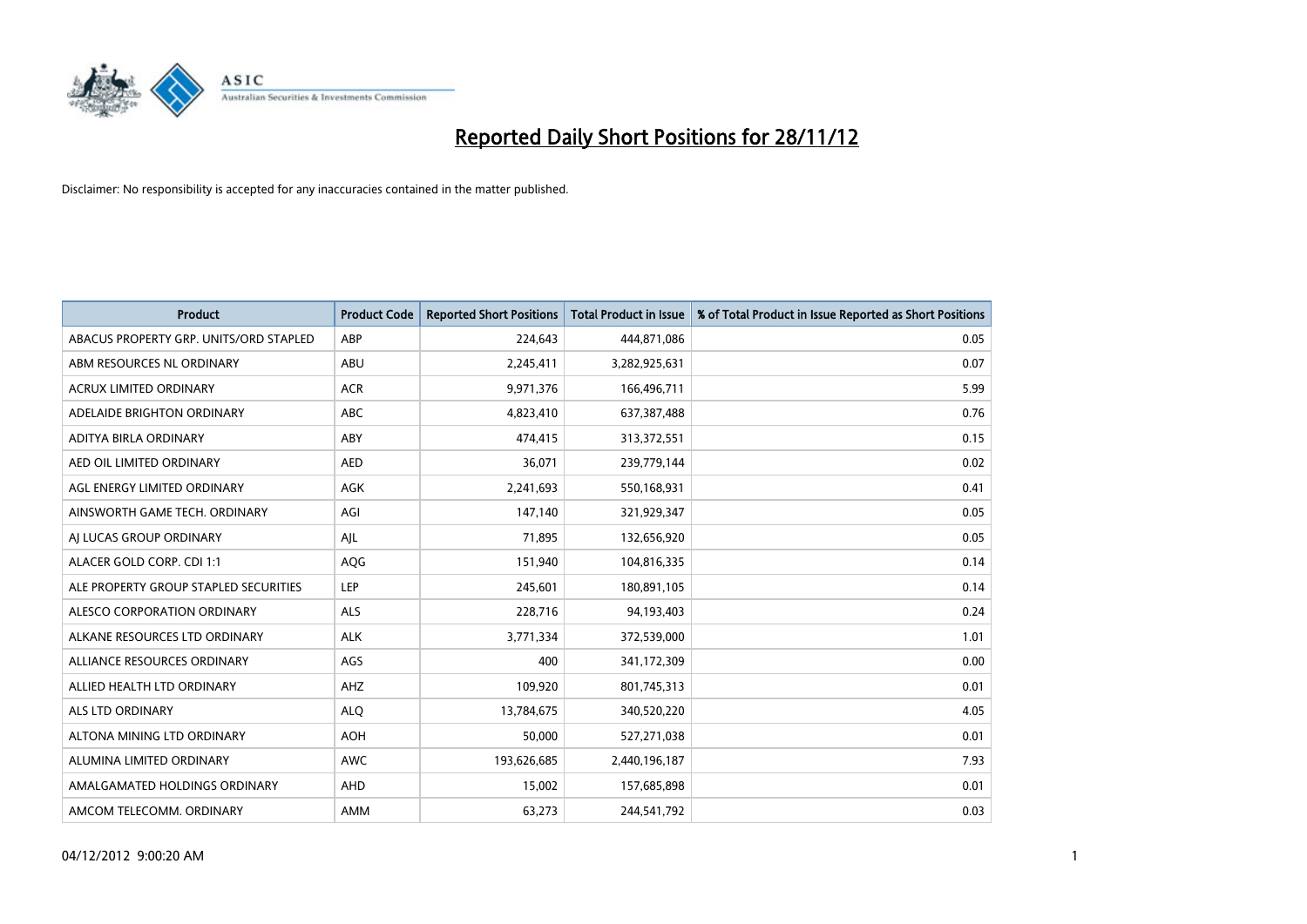

| <b>Product</b>                          | <b>Product Code</b> | <b>Reported Short Positions</b> | <b>Total Product in Issue</b> | % of Total Product in Issue Reported as Short Positions |
|-----------------------------------------|---------------------|---------------------------------|-------------------------------|---------------------------------------------------------|
| AMCOR LIMITED ORDINARY                  | <b>AMC</b>          | 1,773,387                       | 1,206,684,923                 | 0.15                                                    |
| AMP LIMITED ORDINARY                    | AMP                 | 7,124,421                       | 2,930,423,546                 | 0.24                                                    |
| AMPELLA MINING ORDINARY                 | <b>AMX</b>          | 5,891,131                       | 247,500,493                   | 2.38                                                    |
| ANGLOGOLD ASHANTI CDI 5:1               | AGG                 | 500                             | 89,207,765                    | 0.00                                                    |
| ANSELL LIMITED ORDINARY                 | <b>ANN</b>          | 3,929,807                       | 130,768,652                   | 3.01                                                    |
| ANTARES ENERGY LTD ORDINARY             | <b>AZZ</b>          | 603,826                         | 257,000,000                   | 0.23                                                    |
| ANZ BANKING GRP LTD ORDINARY            | <b>ANZ</b>          | 10,880,848                      | 2,718,596,903                 | 0.40                                                    |
| ANZ BANKING GRP LTD PREF SHARE CPS1     | ANZPB               | 1,500                           | 10,812,124                    | 0.01                                                    |
| APA GROUP STAPLED SECURITIES            | <b>APA</b>          | 9,734,264                       | 818,340,688                   | 1.19                                                    |
| APN NEWS & MEDIA ORDINARY               | <b>APN</b>          | 12,596,240                      | 661,526,586                   | 1.90                                                    |
| AQUARIUS PLATINUM. ORDINARY             | <b>AOP</b>          | 14,514,291                      | 486,851,336                   | 2.98                                                    |
| AQUILA RESOURCES ORDINARY               | <b>AQA</b>          | 8,544,340                       | 411,804,442                   | 2.07                                                    |
| ARAFURA RESOURCE LTD ORDINARY           | ARU                 | 4,056,561                       | 441,270,644                   | 0.92                                                    |
| ARB CORPORATION ORDINARY                | <b>ARP</b>          | 82,522                          | 72,481,302                    | 0.11                                                    |
| ARDENT LEISURE GROUP STAPLED SECURITIES | AAD                 | 149,153                         | 397,774,513                   | 0.04                                                    |
| ARISTOCRAT LEISURE ORDINARY             | ALL                 | 14,070,012                      | 551,418,047                   | 2.55                                                    |
| ARRIUM LTD ORDINARY                     | ARI                 | 10,985,963                      | 1,351,527,328                 | 0.81                                                    |
| ASCIANO LIMITED ORDINARY                | <b>AIO</b>          | 2,761,927                       | 975,385,664                   | 0.28                                                    |
| ASG GROUP LIMITED ORDINARY              | <b>ASZ</b>          | 1,190,256                       | 206,720,839                   | 0.58                                                    |
| ASPEN GROUP ORD/UNITS STAPLED           | APZ                 | 102,085                         | 1,197,188,521                 | 0.01                                                    |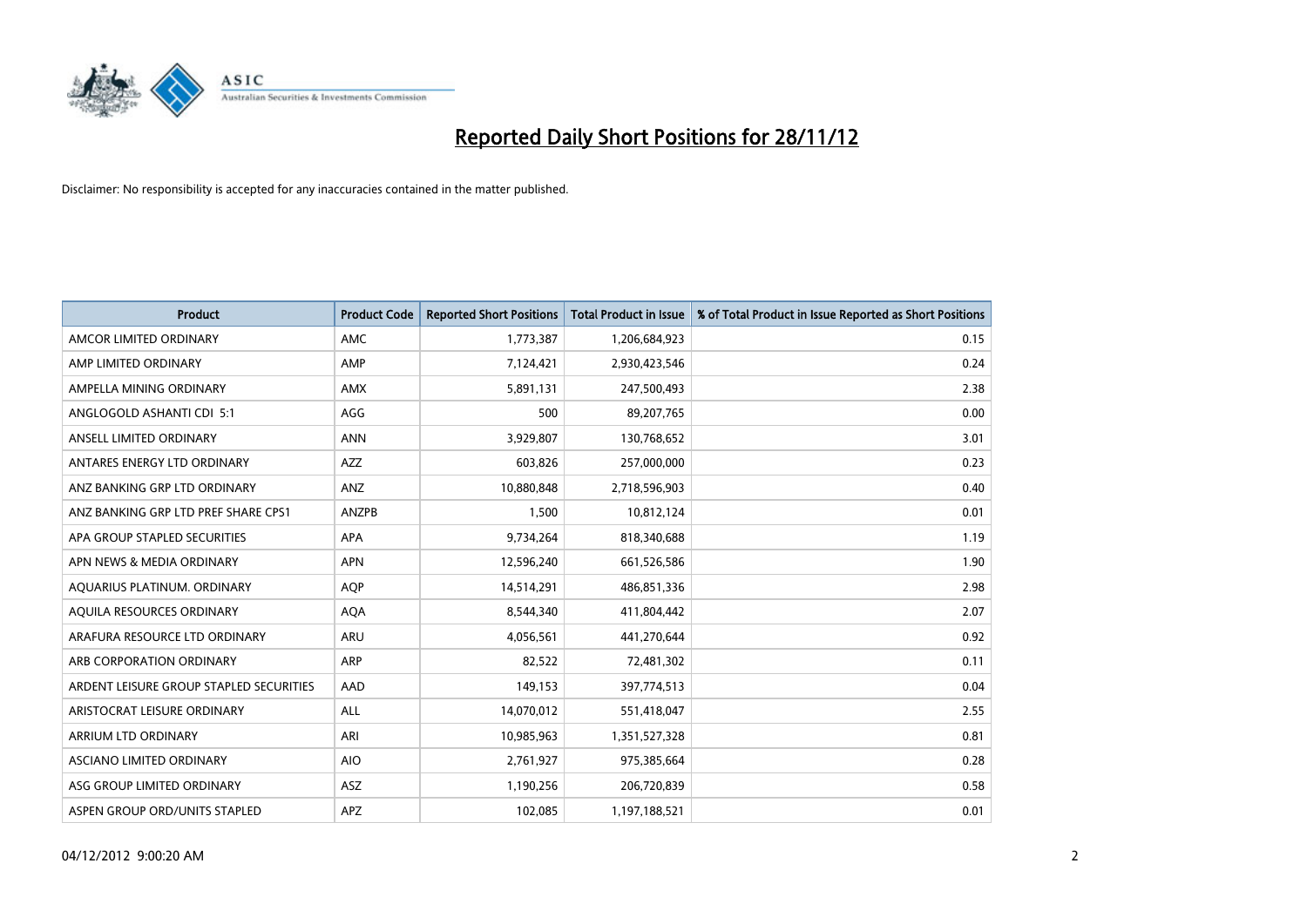

| <b>Product</b>                          | <b>Product Code</b> | <b>Reported Short Positions</b> | <b>Total Product in Issue</b> | % of Total Product in Issue Reported as Short Positions |
|-----------------------------------------|---------------------|---------------------------------|-------------------------------|---------------------------------------------------------|
| ASPIRE MINING LTD ORDINARY              | <b>AKM</b>          | 788,234                         | 620,594,556                   | 0.13                                                    |
| ASTRO JAP PROP GROUP STAPLED SECURITIES | AJA                 | 2,258                           | 58,445,002                    | 0.00                                                    |
| ASX LIMITED ORDINARY                    | <b>ASX</b>          | 3,737,194                       | 175,136,729                   | 2.13                                                    |
| ATLAS IRON LIMITED ORDINARY             | AGO                 | 12,782,422                      | 904,805,993                   | 1.41                                                    |
| <b>AURORA OIL &amp; GAS ORDINARY</b>    | <b>AUT</b>          | 5,698,885                       | 447,885,778                   | 1.27                                                    |
| AUSDRILL LIMITED ORDINARY               | <b>ASL</b>          | 5,171,725                       | 309,318,628                   | 1.67                                                    |
| AUSENCO LIMITED ORDINARY                | AAX                 | 930,606                         | 123,872,665                   | 0.75                                                    |
| <b>AUSTAL LIMITED ORDINARY</b>          | ASB                 | 2,431,878                       | 190,674,573                   | 1.28                                                    |
| AUSTIN ENGINEERING ORDINARY             | <b>ANG</b>          | 473,835                         | 72,314,403                    | 0.66                                                    |
| AUSTRALAND PROPERTY STAPLED SECURITY    | <b>ALZ</b>          | 560,375                         | 576,846,597                   | 0.10                                                    |
| AUSTRALIAN AGRICULT. ORDINARY           | <b>AAC</b>          | 616,127                         | 312,905,085                   | 0.20                                                    |
| AUSTRALIAN INFRASTR, UNITS/ORDINARY     | <b>AIX</b>          | 1,336,227                       | 620,733,944                   | 0.22                                                    |
| AUSTRALIAN PHARM. ORDINARY              | API                 | 213,238                         | 488,115,883                   | 0.04                                                    |
| AVANCO RESOURCES LTD ORDINARY           | AVB                 | 142,541                         | 1,113,993,968                 | 0.01                                                    |
| AVIENNINGS LIMITED ORDINARY             | AVI                 | 175,000                         | 274,588,694                   | 0.06                                                    |
| AWE LIMITED ORDINARY                    | <b>AWE</b>          | 3,686,363                       | 522,116,985                   | 0.71                                                    |
| AZIMUTH RES LTD ORDINARY                | <b>AZH</b>          | 1,123,538                       | 419,864,886                   | 0.27                                                    |
| BANDANNA ENERGY ORDINARY                | <b>BND</b>          | 14,443,943                      | 528,481,199                   | 2.73                                                    |
| BANK OF QUEENSLAND. ORDINARY            | <b>BOQ</b>          | 8,337,118                       | 308,797,224                   | 2.70                                                    |
| <b>BASE RES LIMITED ORDINARY</b>        | <b>BSE</b>          | 466,341                         | 560,440,029                   | 0.08                                                    |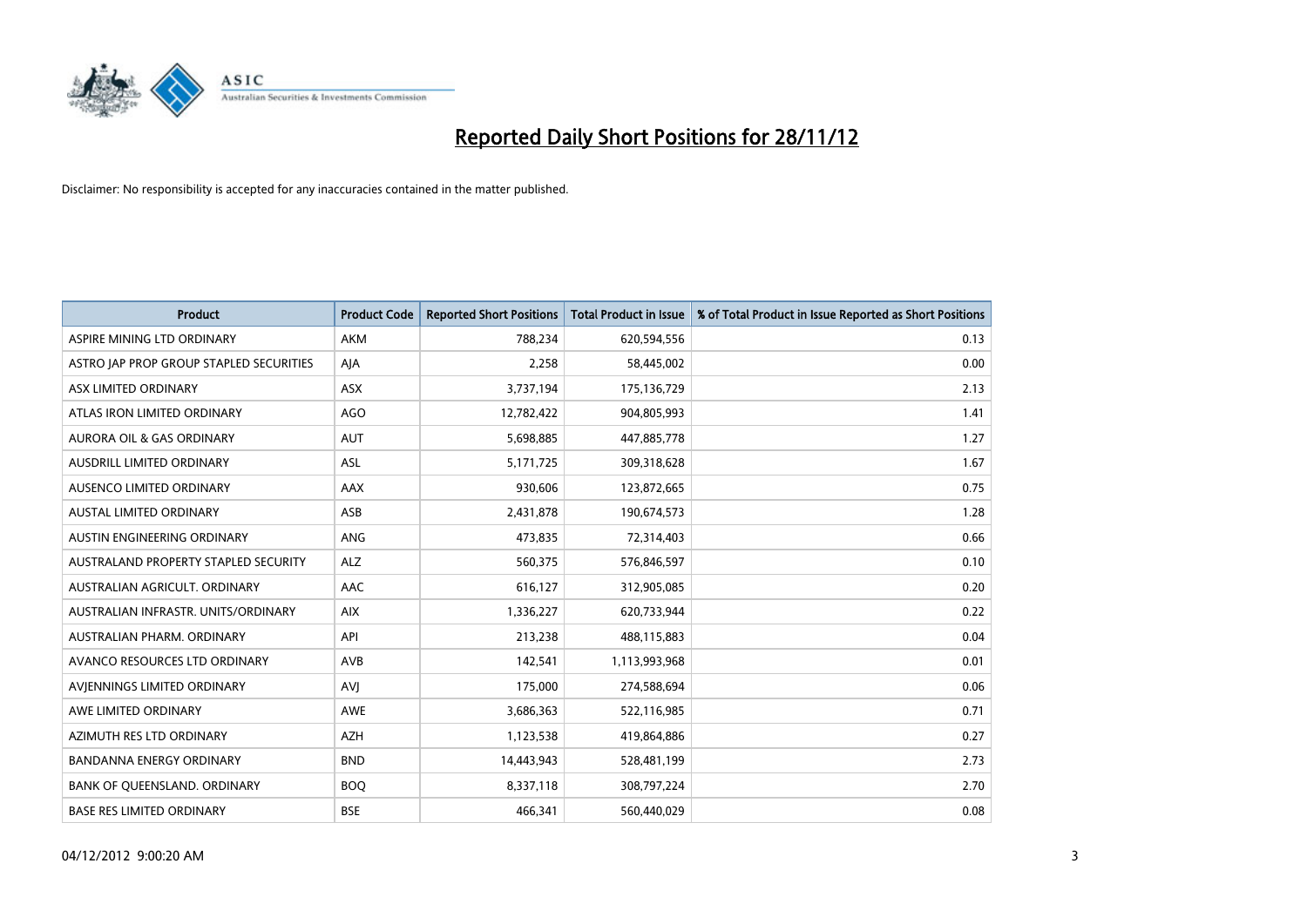

| <b>Product</b>                       | <b>Product Code</b> | <b>Reported Short Positions</b> | <b>Total Product in Issue</b> | % of Total Product in Issue Reported as Short Positions |
|--------------------------------------|---------------------|---------------------------------|-------------------------------|---------------------------------------------------------|
| <b>BATHURST RESOURCES ORDINARY</b>   | <b>BTU</b>          | 38,858,969                      | 697,247,997                   | 5.57                                                    |
| BC IRON LIMITED ORDINARY             | <b>BCI</b>          | 160,040                         | 103,861,000                   | 0.15                                                    |
| <b>BEACH ENERGY LIMITED ORDINARY</b> | <b>BPT</b>          | 20,272,007                      | 1,263,677,572                 | 1.60                                                    |
| BEADELL RESOURCE LTD ORDINARY        | <b>BDR</b>          | 13,145,892                      | 742,204,752                   | 1.77                                                    |
| BENDIGO AND ADELAIDE ORDINARY        | <b>BEN</b>          | 9,803,204                       | 402,290,277                   | 2.44                                                    |
| BERKELEY RESOURCES ORDINARY          | <b>BKY</b>          | 179,585                         | 179,393,273                   | 0.10                                                    |
| <b>BHP BILLITON LIMITED ORDINARY</b> | <b>BHP</b>          | 7,212,262                       | 3,211,691,105                 | 0.22                                                    |
| <b>BILLABONG ORDINARY</b>            | <b>BBG</b>          | 4,478,588                       | 478,944,292                   | 0.94                                                    |
| <b>BLACKTHORN RESOURCES ORDINARY</b> | <b>BTR</b>          | 260,084                         | 164,285,950                   | 0.16                                                    |
| <b>BLUESCOPE STEEL LTD ORDINARY</b>  | <b>BSL</b>          | 12,228,802                      | 3,349,185,247                 | 0.37                                                    |
| <b>BOART LONGYEAR ORDINARY</b>       | <b>BLY</b>          | 7,378,592                       | 461,163,412                   | 1.60                                                    |
| <b>BOOM LOGISTICS ORDINARY</b>       | <b>BOL</b>          | 77,870                          | 468,663,585                   | 0.02                                                    |
| <b>BORAL LIMITED, ORDINARY</b>       | <b>BLD</b>          | 49,035,544                      | 766,235,816                   | 6.40                                                    |
| <b>BOUGAINVILLE COPPER ORDINARY</b>  | <b>BOC</b>          |                                 | 401,062,500                   | 0.00                                                    |
| <b>BRADKEN LIMITED ORDINARY</b>      | <b>BKN</b>          | 11,571,889                      | 169,240,662                   | 6.84                                                    |
| <b>BRAMBLES LIMITED ORDINARY</b>     | <b>BXB</b>          | 5,300,448                       | 1,555,817,533                 | 0.34                                                    |
| <b>BREVILLE GROUP LTD ORDINARY</b>   | <b>BRG</b>          | 765,733                         | 130,095,322                   | 0.59                                                    |
| <b>BRICKWORKS LIMITED ORDINARY</b>   | <b>BKW</b>          | 72,996                          | 147,818,132                   | 0.05                                                    |
| BROCKMAN MINING LTD ORDINARY         | <b>BCK</b>          | 91,872                          | 7,224,094,327                 | 0.00                                                    |
| BT INVESTMENT MNGMNT ORDINARY        | <b>BTT</b>          | 42.647                          | 268,989,279                   | 0.02                                                    |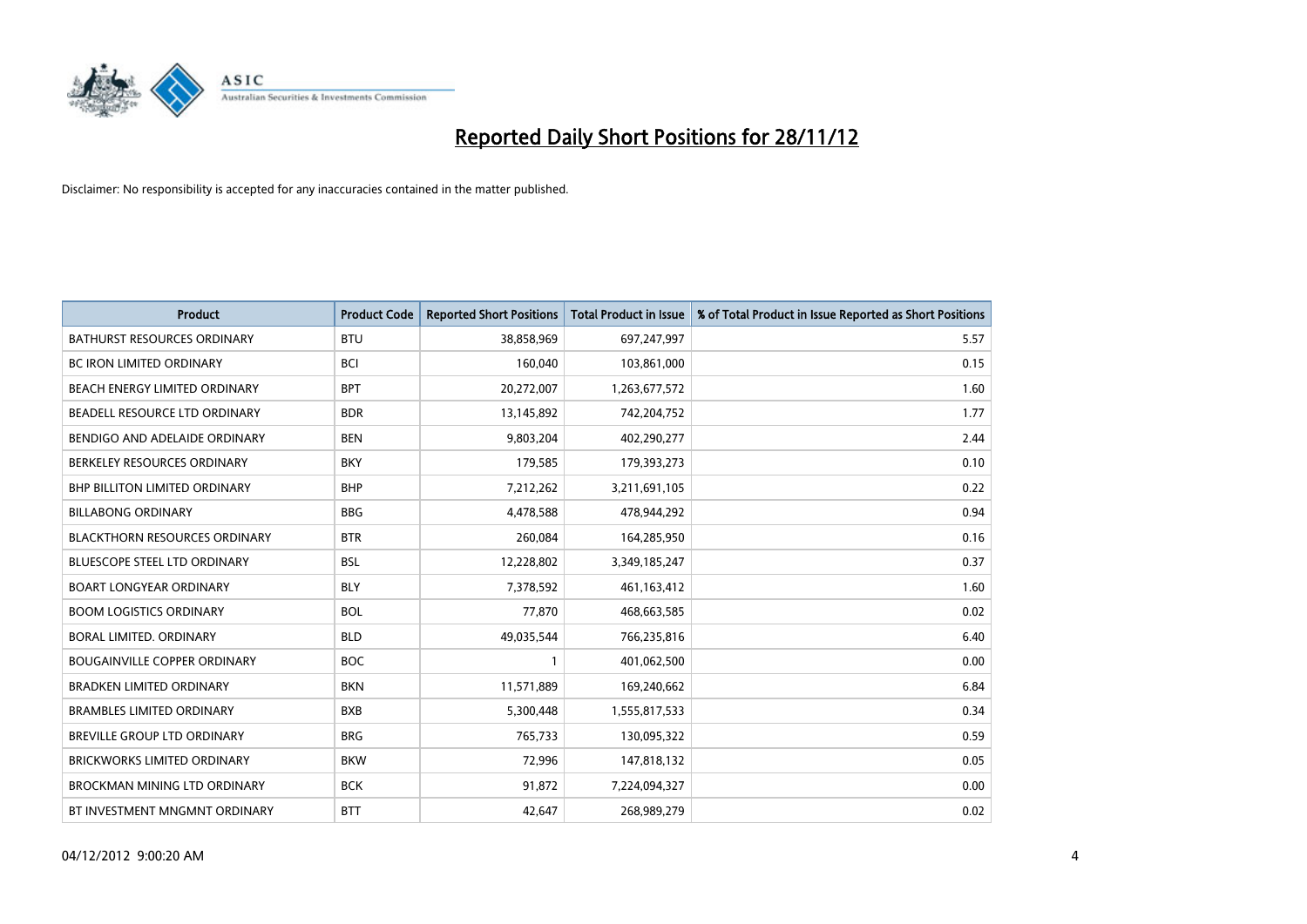

| <b>Product</b>                          | <b>Product Code</b> | <b>Reported Short Positions</b> | <b>Total Product in Issue</b> | % of Total Product in Issue Reported as Short Positions |
|-----------------------------------------|---------------------|---------------------------------|-------------------------------|---------------------------------------------------------|
| <b>BURU ENERGY ORDINARY</b>             | <b>BRU</b>          | 10,399,605                      | 266,297,599                   | 3.91                                                    |
| <b>BWP TRUST ORDINARY UNITS</b>         | <b>BWP</b>          | 2,902,124                       | 533,645,790                   | 0.54                                                    |
| CABCHARGE AUSTRALIA ORDINARY            | CAB                 | 5,047,168                       | 120,430,683                   | 4.19                                                    |
| CALIBRE GROUP LTD ORDINARY              | <b>CGH</b>          | 513,535                         | 307,378,401                   | 0.17                                                    |
| <b>CALTEX AUSTRALIA ORDINARY</b>        | <b>CTX</b>          | 4,940,750                       | 270,000,000                   | 1.83                                                    |
| CAPE LAMBERT RES LTD ORDINARY           | <b>CFE</b>          | 871,815                         | 689,108,792                   | 0.13                                                    |
| CARABELLA RES LTD ORDINARY              | <b>CLR</b>          | 76.079                          | 133,642,797                   | 0.06                                                    |
| <b>CARBON ENERGY ORDINARY</b>           | <b>CNX</b>          | 48.071                          | 776,306,566                   | 0.01                                                    |
| CARDNO LIMITED ORDINARY                 | CDD                 | 5,936,774                       | 139,180,293                   | 4.27                                                    |
| <b>CARINDALE PROPERTY UNIT</b>          | <b>CDP</b>          | 8,000                           | 70,000,000                    | 0.01                                                    |
| CARNARVON PETROLEUM ORDINARY            | <b>CVN</b>          | 1,086,156                       | 937,257,700                   | 0.12                                                    |
| CARSALES.COM LTD ORDINARY               | <b>CRZ</b>          | 8,837,088                       | 235,760,995                   | 3.75                                                    |
| <b>CASH CONVERTERS ORDINARY</b>         | CCV                 | 599,083                         | 385,361,025                   | 0.16                                                    |
| CEDAR WOODS PROP. ORDINARY              | <b>CWP</b>          | 4,807                           | 73,047,793                    | 0.01                                                    |
| CENTRAL PETROLEUM ORDINARY              | <b>CTP</b>          | 354,859                         | 1,386,978,365                 | 0.03                                                    |
| CENTRO RETAIL AUST ORD/UNIT STAPLED SEC | <b>CRF</b>          | 3,962,570                       | 1,427,391,696                 | 0.28                                                    |
| <b>CERAMIC FUEL CELLS ORDINARY</b>      | <b>CFU</b>          | 392                             | 1,559,231,320                 | 0.00                                                    |
| CFS RETAIL TRUST GRP STAPLED SECURITIES | <b>CFX</b>          | 38,443,711                      | 2,828,495,659                 | 1.36                                                    |
| CHALLENGER DIV.PRO. STAPLED UNITS       | <b>CDI</b>          | 51,976                          | 214,101,013                   | 0.02                                                    |
| <b>CHALLENGER LIMITED ORDINARY</b>      | <b>CGF</b>          | 6,750,762                       | 544,652,710                   | 1.24                                                    |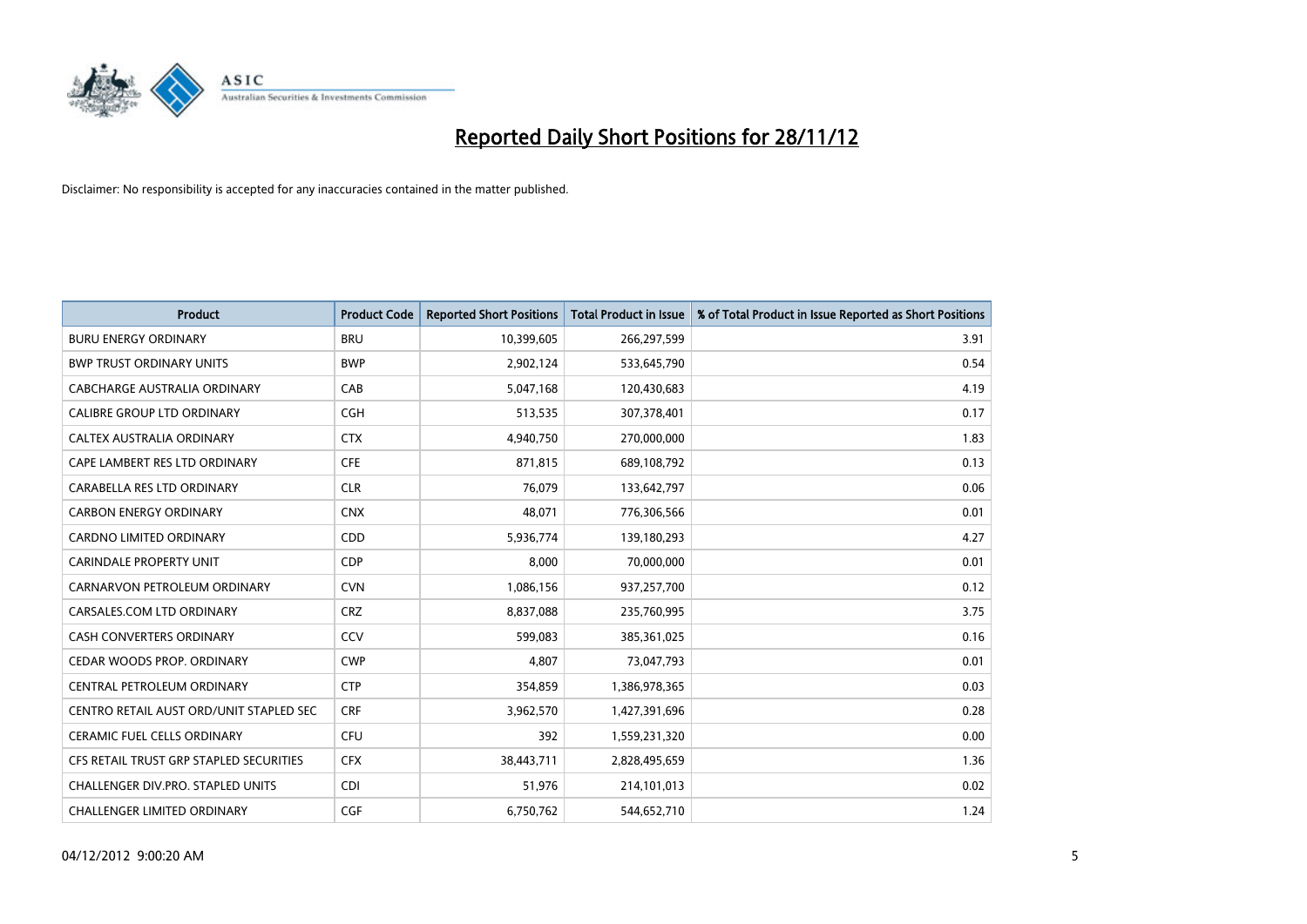

| <b>Product</b>                          | <b>Product Code</b> | <b>Reported Short Positions</b> | <b>Total Product in Issue</b> | % of Total Product in Issue Reported as Short Positions |
|-----------------------------------------|---------------------|---------------------------------|-------------------------------|---------------------------------------------------------|
| CHARTER HALL GROUP STAPLED US PROHIBIT. | <b>CHC</b>          | 411,253                         | 298,730,356                   | 0.14                                                    |
| <b>CHARTER HALL RETAIL UNITS</b>        | <b>CQR</b>          | 732,824                         | 334,098,571                   | 0.22                                                    |
| <b>CHORUS LIMITED ORDINARY</b>          | <b>CNU</b>          | 983,281                         | 385,082,123                   | 0.26                                                    |
| CITIGOLD CORP LTD ORDINARY              | <b>CTO</b>          | 1,363,288                       | 1,238,622,051                 | 0.11                                                    |
| <b>CLOUGH LIMITED ORDINARY</b>          | <b>CLO</b>          | 93,447                          | 775,259,839                   | 0.01                                                    |
| <b>CNPR GRP UNITS/ORD STAPLED</b>       | <b>CNP</b>          | 2,537                           | 972,414,514                   | 0.00                                                    |
| COAL OF AFRICA LTD ORDINARY             | <b>CZA</b>          | 67,650                          | 800,951,034                   | 0.01                                                    |
| <b>COALSPUR MINES LTD ORDINARY</b>      | <b>CPL</b>          | 14,465,820                      | 620,729,899                   | 2.33                                                    |
| COCA-COLA AMATIL ORDINARY               | <b>CCL</b>          | 3,500,106                       | 762,133,414                   | 0.46                                                    |
| <b>COCHLEAR LIMITED ORDINARY</b>        | <b>COH</b>          | 4,894,666                       | 57,026,689                    | 8.58                                                    |
| <b>COCKATOO COAL ORDINARY</b>           | <b>COK</b>          | 17,249,613                      | 1,016,746,908                 | 1.70                                                    |
| CODAN LIMITED ORDINARY                  | <b>CDA</b>          | 50,001                          | 176,862,573                   | 0.03                                                    |
| <b>COLLINS FOODS LTD ORDINARY</b>       | <b>CKF</b>          | 23,670                          | 93,000,003                    | 0.03                                                    |
| COMMONWEALTH BANK, ORDINARY             | <b>CBA</b>          | 18,966,309                      | 1,609,180,841                 | 1.18                                                    |
| <b>COMMONWEALTH PROP ORDINARY UNITS</b> | <b>CPA</b>          | 15,168,661                      | 2,347,003,413                 | 0.65                                                    |
| <b>COMPASS RESOURCES ORDINARY</b>       | <b>CMR</b>          | 7,472                           | 1,403,744,100                 | 0.00                                                    |
| COMPUTERSHARE LTD ORDINARY              | <b>CPU</b>          | 10,668,183                      | 555,664,059                   | 1.92                                                    |
| CONTINENTAL COAL LTD ORDINARY           | CCC                 | 983                             | 473,061,772                   | 0.00                                                    |
| <b>COOPER ENERGY LTD ORDINARY</b>       | <b>COE</b>          | 283,844                         | 328,694,257                   | 0.09                                                    |
| CORP TRAVEL LIMITED ORDINARY            | <b>CTD</b>          | 134,863                         | 74,971,020                    | 0.18                                                    |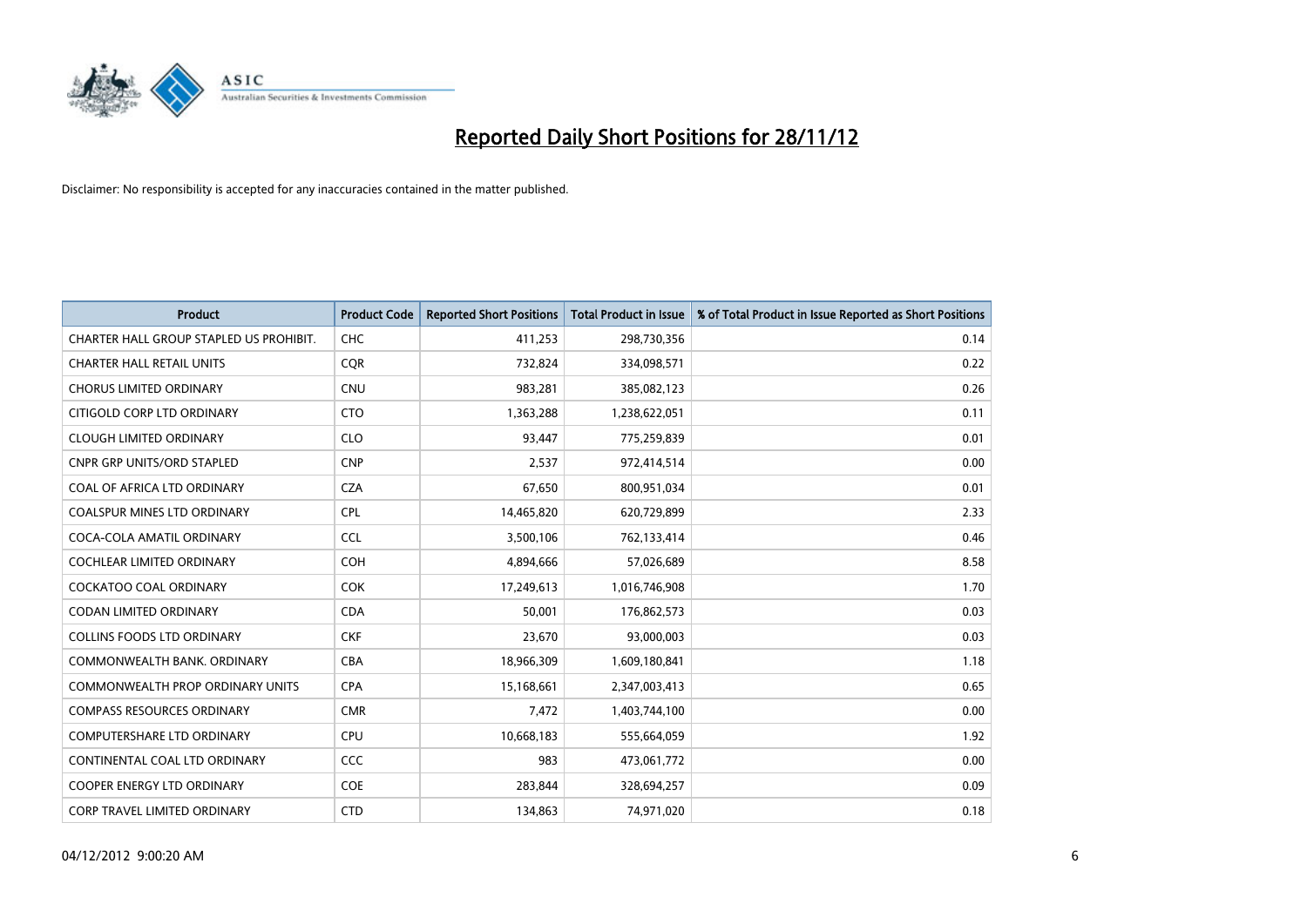

| <b>Product</b>                          | <b>Product Code</b> | <b>Reported Short Positions</b> | <b>Total Product in Issue</b> | % of Total Product in Issue Reported as Short Positions |
|-----------------------------------------|---------------------|---------------------------------|-------------------------------|---------------------------------------------------------|
| <b>CREDIT CORP GROUP ORDINARY</b>       | <b>CCP</b>          | 31,851                          | 45,932,899                    | 0.07                                                    |
| <b>CROMWELL PROP STAPLED SECURITIES</b> | <b>CMW</b>          | 106,278                         | 1,225,539,033                 | 0.01                                                    |
| <b>CROWN LIMITED ORDINARY</b>           | <b>CWN</b>          | 5,134,958                       | 728,394,185                   | 0.70                                                    |
| <b>CSG LIMITED ORDINARY</b>             | CSV                 | 1,384,400                       | 282,567,499                   | 0.49                                                    |
| <b>CSL LIMITED ORDINARY</b>             | <b>CSL</b>          | 2,962,604                       | 501,620,777                   | 0.59                                                    |
| <b>CSR LIMITED ORDINARY</b>             | <b>CSR</b>          | 44,265,185                      | 506,000,315                   | 8.75                                                    |
| <b>CUDECO LIMITED ORDINARY</b>          | CDU                 | 6,484,431                       | 188,343,961                   | 3.44                                                    |
| DART ENERGY LTD ORDINARY                | <b>DTE</b>          | 19,882,934                      | 812,965,406                   | 2.45                                                    |
| DAVID JONES LIMITED ORDINARY            | <b>DIS</b>          | 55,643,788                      | 531,788,775                   | 10.46                                                   |
| DECMIL GROUP LIMITED ORDINARY           | <b>DCG</b>          | 1,038,730                       | 168,203,219                   | 0.62                                                    |
| DEVINE LIMITED ORDINARY                 | <b>DVN</b>          | 254,481                         | 158,730,556                   | 0.16                                                    |
| DEXUS PROPERTY GROUP STAPLED UNITS      | <b>DXS</b>          | 13,214,675                      | 4,839,024,176                 | 0.27                                                    |
| DISCOVERY METALS LTD ORDINARY           | <b>DML</b>          | 4,798,176                       | 486,986,451                   | 0.99                                                    |
| DOMINO PIZZA ENTERPR ORDINARY           | <b>DMP</b>          | 2,520                           | 70,192,674                    | 0.00                                                    |
| DORAY MINERALS LTD ORDINARY             | <b>DRM</b>          | 105,000                         | 139,200,101                   | 0.08                                                    |
| DOWNER EDI LIMITED ORDINARY             | <b>DOW</b>          | 11,428,888                      | 429,100,296                   | 2.66                                                    |
| DRILLSEARCH ENERGY ORDINARY             | <b>DLS</b>          | 3,152,156                       | 387,568,803                   | 0.81                                                    |
| DUET GROUP STAPLEDUSPROH.DEFSET         | <b>DUEDA</b>        | 4,009,420                       | 1,158,216,750                 | 0.35                                                    |
| DULUXGROUP LIMITED ORDINARY             | <b>DLX</b>          | 8,401,748                       | 368,984,902                   | 2.28                                                    |
| ECHO ENTERTAINMENT ORDINARY             | EGP                 | 9,201,116                       | 825,672,730                   | 1.11                                                    |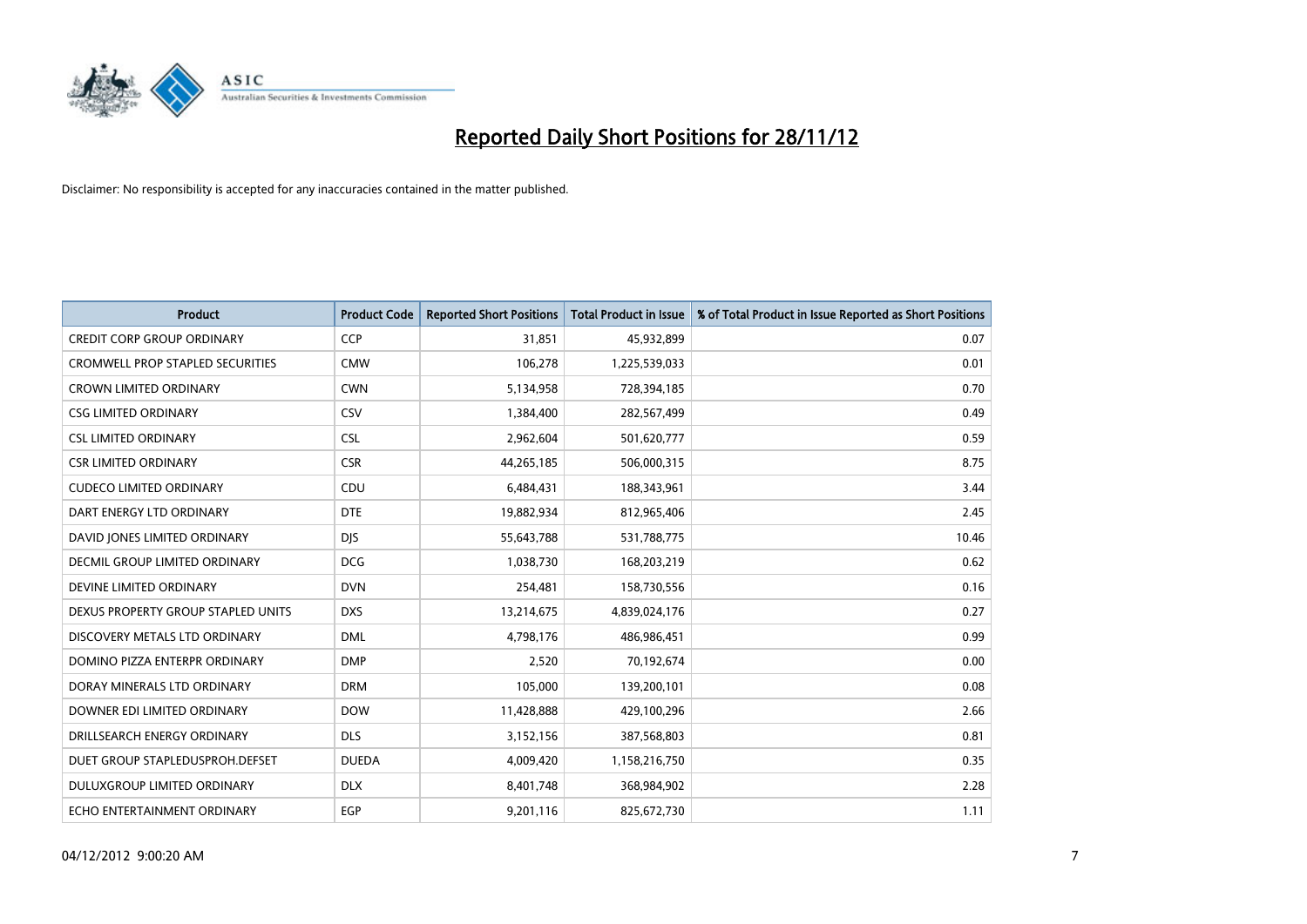

| <b>Product</b>                        | <b>Product Code</b> | <b>Reported Short Positions</b> | <b>Total Product in Issue</b> | % of Total Product in Issue Reported as Short Positions |
|---------------------------------------|---------------------|---------------------------------|-------------------------------|---------------------------------------------------------|
| <b>ELDERS LIMITED ORDINARY</b>        | <b>ELD</b>          | 19,003,661                      | 448,598,480                   | 4.24                                                    |
| ELEMENTAL MINERALS ORDINARY           | <b>ELM</b>          | 445,484                         | 243,614,280                   | 0.18                                                    |
| ELEMENTOS LIMITED ORDINARY            | <b>ELT</b>          | 16                              | 148,352,638                   | 0.00                                                    |
| <b>EMECO HOLDINGS ORDINARY</b>        | <b>EHL</b>          | 6,914,639                       | 625,904,712                   | 1.10                                                    |
| <b>ENDEAVOUR MIN CORP CDI 1:1</b>     | <b>EVR</b>          | 120,523                         | 124, 161, 564                 | 0.10                                                    |
| <b>ENERGY RESOURCES ORDINARY 'A'</b>  | <b>ERA</b>          | 6,895,440                       | 517,725,062                   | 1.33                                                    |
| ENERGY WORLD CORPOR, ORDINARY         | <b>EWC</b>          | 22,963,840                      | 1,734,166,672                 | 1.32                                                    |
| ENVESTRA LIMITED ORDINARY             | <b>ENV</b>          | 14,860,650                      | 1,603,333,497                 | 0.93                                                    |
| EQUATORIAL RES LTD ORDINARY           | <b>EQX</b>          | 130,934                         | 117,235,353                   | 0.11                                                    |
| EVOLUTION MINING LTD ORDINARY         | <b>EVN</b>          | 3,587,407                       | 707,942,989                   | 0.51                                                    |
| FAIRFAX MEDIA LTD ORDINARY            | <b>FXI</b>          | 365,301,858                     | 2,351,955,725                 | 15.53                                                   |
| <b>FAR LTD ORDINARY</b>               | <b>FAR</b>          | 21,000,000                      | 2,499,846,742                 | 0.84                                                    |
| FKP PROPERTY GROUP STAPLED SECURITIES | <b>FKP</b>          | 57,270,375                      | 2,251,016,386                 | 2.54                                                    |
| FLEETWOOD CORP ORDINARY               | <b>FWD</b>          | 1,689,293                       | 60,000,126                    | 2.82                                                    |
| FLETCHER BUILDING ORDINARY            | <b>FBU</b>          | 7,502,963                       | 684,793,538                   | 1.10                                                    |
| FLEXIGROUP LIMITED ORDINARY           | <b>FXL</b>          | 213,859                         | 286,986,003                   | 0.07                                                    |
| FLIGHT CENTRE ORDINARY                | <b>FLT</b>          | 11,625,269                      | 100,154,646                   | 11.61                                                   |
| FLINDERS MINES LTD ORDINARY           | <b>FMS</b>          | 772,791                         | 1,821,300,404                 | 0.04                                                    |
| <b>FOCUS MINERALS LTD ORDINARY</b>    | <b>FML</b>          | 158,163                         | 4,320,773,701                 | 0.00                                                    |
| FORGE GROUP LIMITED ORDINARY          | FGE                 | 145,595                         | 86,169,014                    | 0.17                                                    |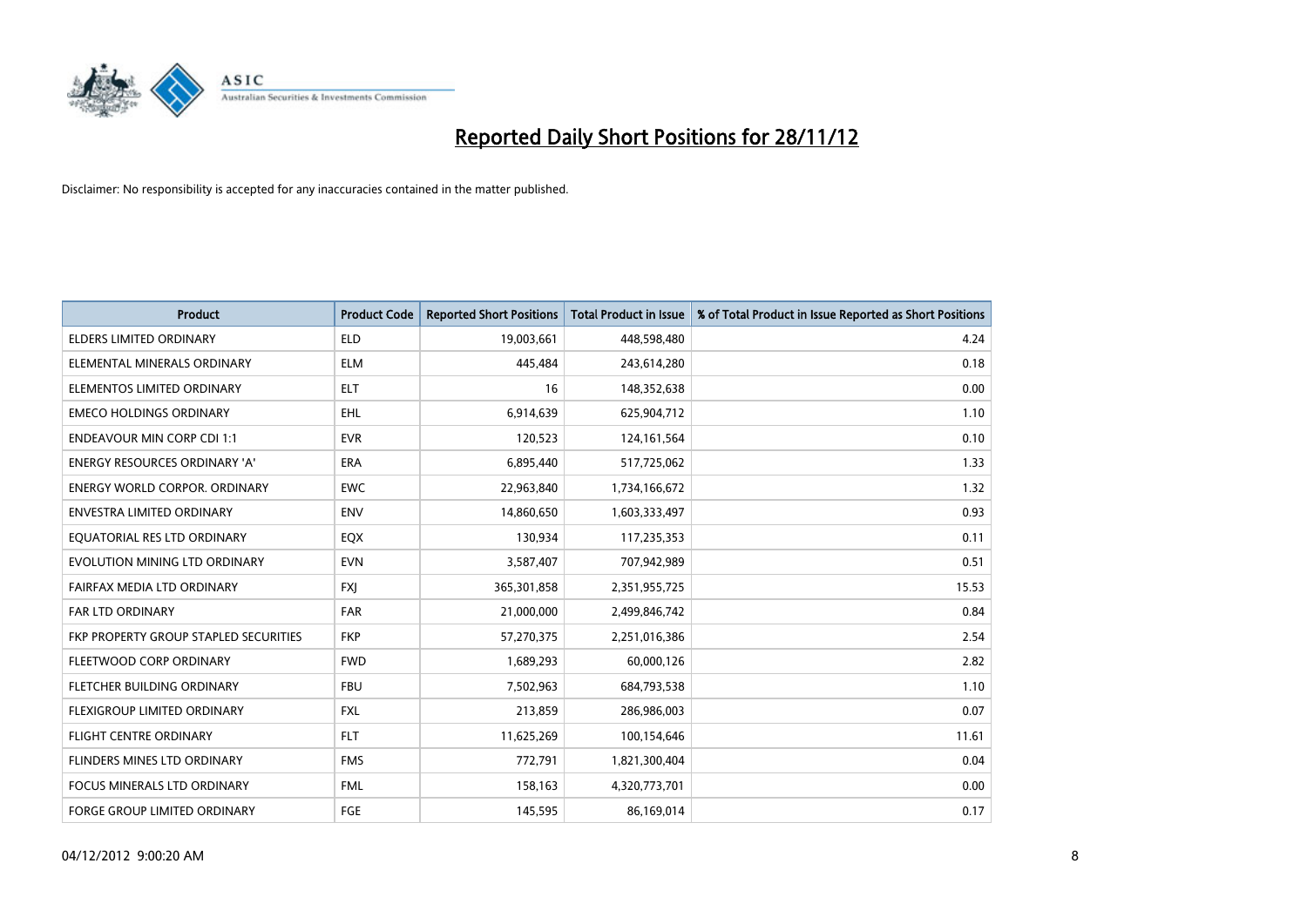

| <b>Product</b>                            | <b>Product Code</b> | <b>Reported Short Positions</b> | <b>Total Product in Issue</b> | % of Total Product in Issue Reported as Short Positions |
|-------------------------------------------|---------------------|---------------------------------|-------------------------------|---------------------------------------------------------|
| <b>FORTESCUE METALS GRP ORDINARY</b>      | <b>FMG</b>          | 190,746,576                     | 3,113,798,659                 | 6.13                                                    |
| <b>G.U.D. HOLDINGS ORDINARY</b>           | GUD                 | 1,799,039                       | 71,341,319                    | 2.52                                                    |
| <b>G8 EDUCATION LIMITED ORDINARY</b>      | <b>GEM</b>          | 48,831                          | 246,048,593                   | 0.02                                                    |
| <b>GALAXY RESOURCES ORDINARY</b>          | <b>GXY</b>          | 3,115,104                       | 536,359,341                   | 0.58                                                    |
| <b>GENETIC TECHNOLOGIES ORDINARY</b>      | <b>GTG</b>          | 1,001,100                       | 474,971,819                   | 0.21                                                    |
| <b>GEODYNAMICS LIMITED ORDINARY</b>       | GDY                 | 850                             | 406,452,608                   | 0.00                                                    |
| <b>GINDALBIE METALS LTD ORDINARY</b>      | <b>GBG</b>          | 62,198,108                      | 1,247,487,454                 | 4.99                                                    |
| <b>GLOBAL MINING ORDINARY</b>             | <b>GMI</b>          | 170                             | 181,898,994                   | 0.00                                                    |
| <b>GOODMAN FIELDER, ORDINARY</b>          | <b>GFF</b>          | 32,426,165                      | 1,955,559,207                 | 1.66                                                    |
| <b>GOODMAN GROUP STAPLED US PROHIBIT.</b> | <b>GMG</b>          | 12,114,679                      | 1,701,681,304                 | 0.71                                                    |
| <b>GPT GROUP STAPLED SEC.</b>             | <b>GPT</b>          | 7,139,621                       | 1,766,785,075                 | 0.40                                                    |
| <b>GRAINCORP LIMITED A CLASS ORDINARY</b> | <b>GNC</b>          | 672,508                         | 228,241,481                   | 0.29                                                    |
| <b>GRANGE RESOURCES, ORDINARY</b>         | <b>GRR</b>          | 1,979,771                       | 1,155,487,102                 | 0.17                                                    |
| <b>GREENLAND MIN EN LTD ORDINARY</b>      | GGG                 | 4,676,407                       | 567,912,409                   | 0.82                                                    |
| <b>GRYPHON MINERALS LTD ORDINARY</b>      | GRY                 | 16,513,818                      | 400,464,983                   | 4.12                                                    |
| <b>GUILDFORD COAL LTD ORDINARY</b>        | <b>GUF</b>          | 1,568,539                       | 521,046,899                   | 0.30                                                    |
| <b>GUNNS LIMITED ORDINARY</b>             | <b>GNS</b>          | 51,528,090                      | 848,401,559                   | 6.07                                                    |
| <b>GWA GROUP LTD ORDINARY</b>             | <b>GWA</b>          | 11,055,450                      | 304,706,899                   | 3.63                                                    |
| HARVEY NORMAN ORDINARY                    | <b>HVN</b>          | 115,259,941                     | 1,062,316,784                 | 10.85                                                   |
| <b>HASTIE GROUP LIMITED ORDINARY</b>      | <b>HST</b>          | 233.914                         | 137,353,504                   | 0.17                                                    |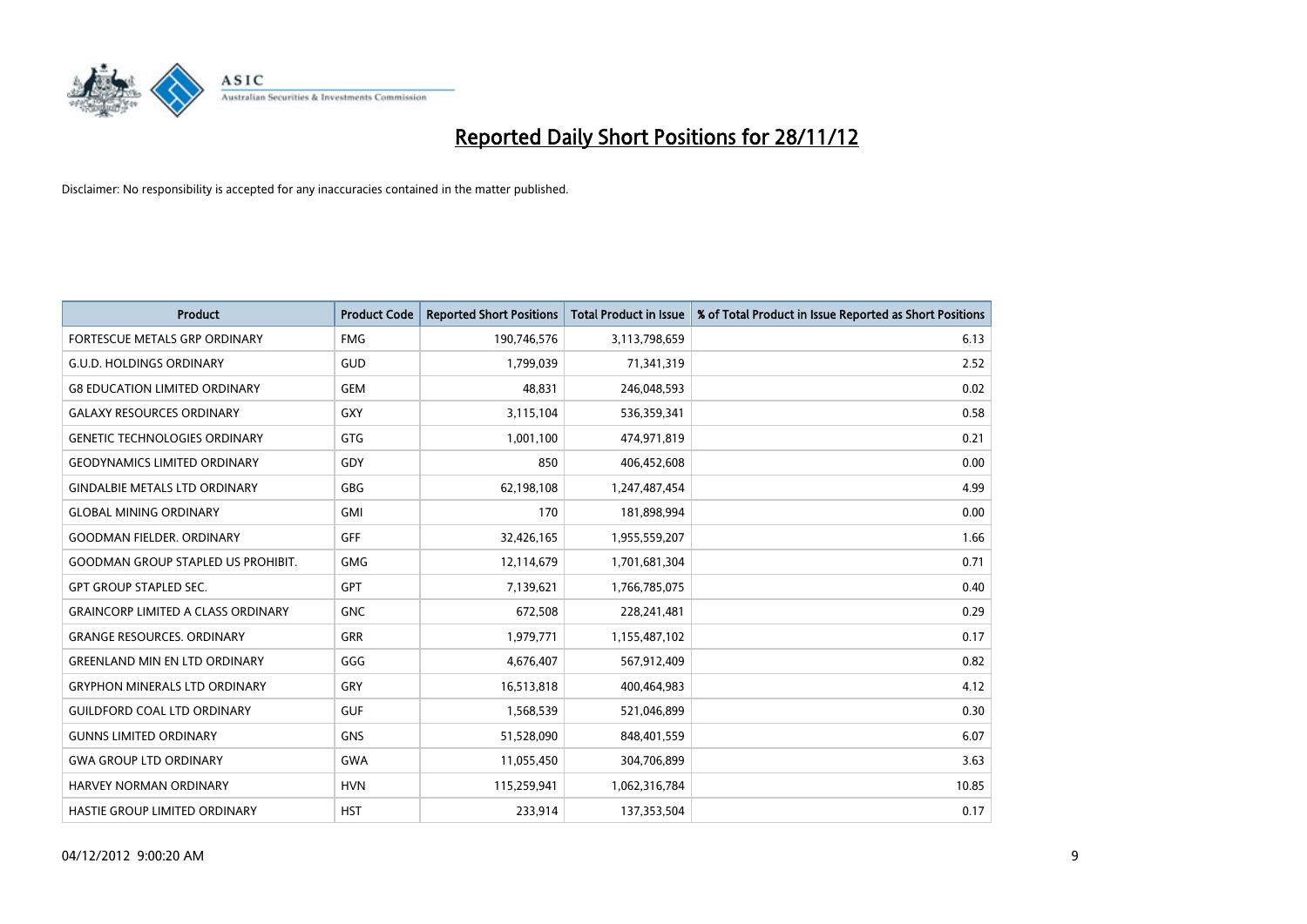

| <b>Product</b>                                | <b>Product Code</b> | <b>Reported Short Positions</b> | <b>Total Product in Issue</b> | % of Total Product in Issue Reported as Short Positions |
|-----------------------------------------------|---------------------|---------------------------------|-------------------------------|---------------------------------------------------------|
| HASTINGS DIVERSIFIED STAPLED SECURITY         | <b>HDF</b>          | 373,958                         | 560,324,158                   | 0.07                                                    |
| <b>HENDERSON GROUP CDI 1:1</b>                | <b>HGG</b>          | 1,862,871                       | 703,813,556                   | 0.26                                                    |
| HFA HOLDINGS LIMITED ORDINARY                 | <b>HFA</b>          | 3,809                           | 117,332,831                   | 0.00                                                    |
| HILLGROVE RES LTD ORDINARY                    | <b>HGO</b>          | 3,410,553                       | 1,022,760,221                 | 0.33                                                    |
| HILLS HOLDINGS LTD ORDINARY                   | HIL                 | 4,066,836                       | 246,500,444                   | 1.65                                                    |
| HORIZON OIL LIMITED ORDINARY                  | <b>HZN</b>          | 34,428,942                      | 1,130,811,515                 | 3.04                                                    |
| <b>ICON ENERGY LIMITED ORDINARY</b>           | <b>ICN</b>          | 49.582                          | 514,755,940                   | 0.01                                                    |
| <b>IINET LIMITED ORDINARY</b>                 | <b>IIN</b>          | 112,914                         | 161,238,847                   | 0.07                                                    |
| <b>ILUKA RESOURCES ORDINARY</b>               | ILU                 | 55,030,134                      | 418,700,517                   | 13.14                                                   |
| <b>IMDEX LIMITED ORDINARY</b>                 | <b>IMD</b>          | 1,547,048                       | 210,473,188                   | 0.74                                                    |
| <b>INCITEC PIVOT ORDINARY</b>                 | IPL                 | 6,873,677                       | 1,628,730,107                 | 0.42                                                    |
| <b>INDEPENDENCE GROUP ORDINARY</b>            | <b>IGO</b>          | 6,177,583                       | 232,882,535                   | 2.65                                                    |
| INDOPHIL RESOURCES ORDINARY                   | <b>IRN</b>          | 439,948                         | 1,203,146,194                 | 0.04                                                    |
| <b>INDUSTREA LIMITED ORDINARY</b>             | IDL                 | 1,378,917                       | 370,268,218                   | 0.37                                                    |
| <b>INFIGEN ENERGY STAPLED SECURITIES</b>      | <b>IFN</b>          | 3,440,875                       | 762,265,972                   | 0.45                                                    |
| <b>INSURANCE AUSTRALIA ORDINARY</b>           | IAG                 | 5,460,550                       | 2,079,034,021                 | 0.26                                                    |
| <b>INTEGRA MINING LTD, ORDINARY</b>           | <b>IGR</b>          | 2,502,290                       | 934,440,899                   | 0.27                                                    |
| <b>INTEGRATED RESEARCH ORDINARY</b>           | IRI                 | 3,546                           | 168,359,453                   | 0.00                                                    |
| <b>INTREPID MINES ORDINARY</b>                | <b>IAU</b>          | 12,638,261                      | 555,352,556                   | 2.28                                                    |
| <b>INVESTA OFFICE FUND STAPLED SECURITIES</b> | <b>IOF</b>          | 2,909,432                       | 614,047,458                   | 0.47                                                    |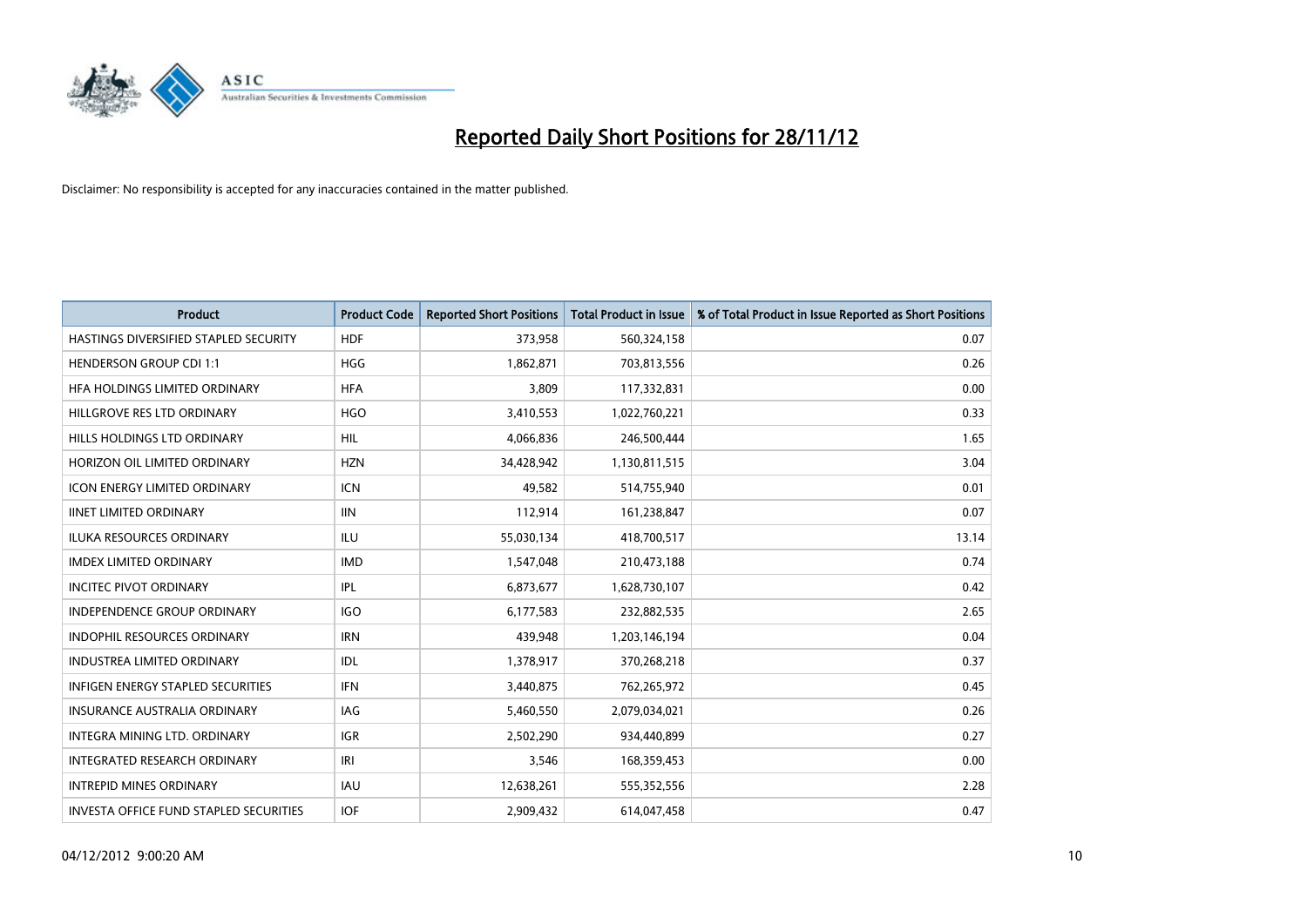

| <b>Product</b>                                  | <b>Product Code</b> | <b>Reported Short Positions</b> | <b>Total Product in Issue</b> | % of Total Product in Issue Reported as Short Positions |
|-------------------------------------------------|---------------------|---------------------------------|-------------------------------|---------------------------------------------------------|
| <b>INVOCARE LIMITED ORDINARY</b>                | IVC                 | 3,271,706                       | 110,030,298                   | 2.97                                                    |
| ION LIMITED ORDINARY                            | <b>ION</b>          | 164,453                         | 256,365,105                   | 0.06                                                    |
| <b>IOOF HOLDINGS LTD ORDINARY</b>               | IFL                 | 1,126,822                       | 229,794,395                   | 0.49                                                    |
| <b>IRESS LIMITED ORDINARY</b>                   | <b>IRE</b>          | 2,550,617                       | 128,620,231                   | 1.98                                                    |
| <b>IRON ORE HOLDINGS ORDINARY</b>               | <b>IOH</b>          | 39,352                          | 161,174,005                   | 0.02                                                    |
| <b>IVANHOE AUSTRALIA ORDINARY</b>               | <b>IVA</b>          | 2,302,474                       | 555,856,143                   | 0.41                                                    |
| <b>IAMES HARDIE INDUST CHESS DEPOSITARY INT</b> | <b>IHX</b>          | 9,412,426                       | 439,680,496                   | 2.14                                                    |
| <b>IB HI-FI LIMITED ORDINARY</b>                | <b>IBH</b>          | 22,265,562                      | 98,850,643                    | 22.52                                                   |
| <b>JUPITER MINES ORDINARY</b>                   | <b>IMS</b>          | 97,270                          | 2,281,835,383                 | 0.00                                                    |
| <b>KAGARA LTD ORDINARY</b>                      | <b>KZL</b>          | 3,000,013                       | 798,953,117                   | 0.38                                                    |
| KANGAROO RES LTD ORDINARY                       | <b>KRL</b>          | 1,459,752                       | 3,434,430,012                 | 0.04                                                    |
| KAROON GAS AUSTRALIA ORDINARY                   | <b>KAR</b>          | 441,979                         | 221,420,769                   | 0.20                                                    |
| KATHMANDU HOLD LTD ORDINARY                     | <b>KMD</b>          | 839,605                         | 200,165,940                   | 0.42                                                    |
| <b>KBL MINING LIMITED ORDINARY</b>              | <b>KBL</b>          | 1,820                           | 292,335,629                   | 0.00                                                    |
| <b>KENTOR GOLD LIMITED ORDINARY</b>             | KGL                 | 275                             | 140,040,563                   | 0.00                                                    |
| KINGSGATE CONSOLID. ORDINARY                    | <b>KCN</b>          | 7,538,243                       | 151,828,173                   | 4.96                                                    |
| KINGSROSE MINING LTD ORDINARY                   | <b>KRM</b>          | 9,231                           | 290,111,217                   | 0.00                                                    |
| LEIGHTON HOLDINGS ORDINARY                      | LEI                 | 10,669,045                      | 337, 164, 188                 | 3.16                                                    |
| LEND LEASE GROUP UNIT/ORD STAPLED               | <b>LLC</b>          | 4,142,640                       | 574,351,883                   | 0.72                                                    |
| LINC ENERGY LTD ORDINARY                        | <b>LNC</b>          | 31,675,838                      | 504,487,631                   | 6.28                                                    |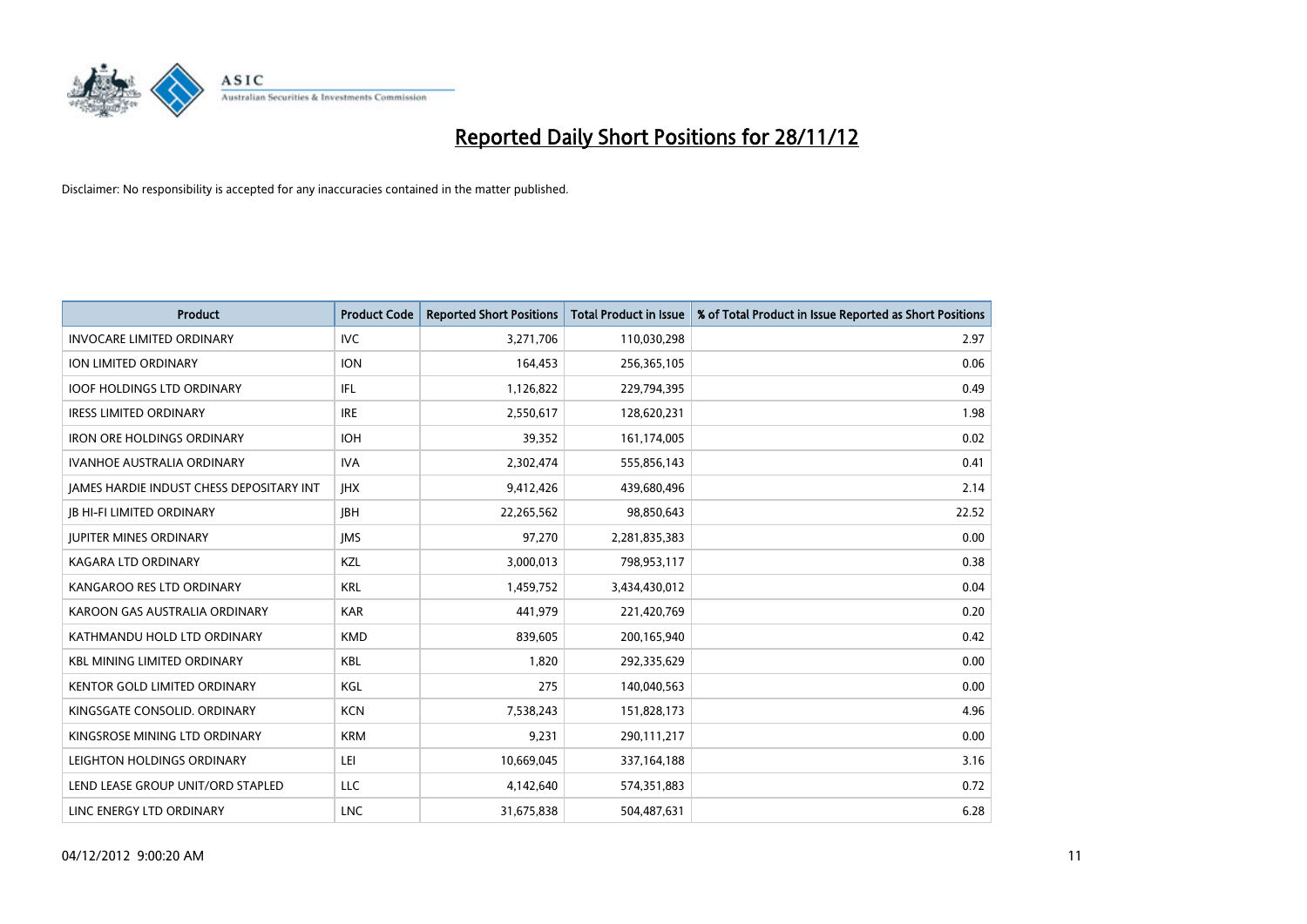

| <b>Product</b>                        | <b>Product Code</b> | <b>Reported Short Positions</b> | <b>Total Product in Issue</b> | % of Total Product in Issue Reported as Short Positions |
|---------------------------------------|---------------------|---------------------------------|-------------------------------|---------------------------------------------------------|
| LIQUEFIED NATURAL ORDINARY            | <b>LNG</b>          | 272,800                         | 267,699,015                   | 0.10                                                    |
| LYCOPODIUM LIMITED ORDINARY           | <b>LYL</b>          | 20                              | 38,755,103                    | 0.00                                                    |
| LYNAS CORPORATION ORDINARY            | <b>LYC</b>          | 192,667,599                     | 1,916,159,363                 | 10.05                                                   |
| M2 TELECOMMUNICATION ORDINARY         | <b>MTU</b>          | 6,007,472                       | 157,901,251                   | 3.80                                                    |
| <b>MACA LIMITED ORDINARY</b>          | <b>MLD</b>          | 74,655                          | 150,000,000                   | 0.05                                                    |
| <b>MACMAHON HOLDINGS ORDINARY</b>     | <b>MAH</b>          | 12,512,467                      | 757,017,561                   | 1.65                                                    |
| MACO ATLAS ROADS GRP ORDINARY STAPLED | <b>MOA</b>          | 5,014,644                       | 478,531,436                   | 1.05                                                    |
| MACQUARIE GROUP LTD ORDINARY          | <b>MOG</b>          | 7,929,023                       | 339,173,329                   | 2.34                                                    |
| MAGELLAN FLAGSHIP ORDINARY            | <b>MFF</b>          | 10                              | 345,379,579                   | 0.00                                                    |
| MARENGO MINING ORDINARY               | <b>MGO</b>          | 26,950                          | 1,137,720,551                 | 0.00                                                    |
| MATRIX C & E LTD ORDINARY             | <b>MCE</b>          | 3,959,145                       | 94,555,428                    | 4.19                                                    |
| <b>MAVERICK DRILLING ORDINARY</b>     | <b>MAD</b>          | 3,478,837                       | 452,726,751                   | 0.77                                                    |
| MAXITRANS INDUSTRIES ORDINARY         | <b>MXI</b>          | 34,330                          | 183,993,392                   | 0.02                                                    |
| MCMILLAN SHAKESPEARE ORDINARY         | <b>MMS</b>          | 418,922                         | 74,523,965                    | 0.56                                                    |
| MEDUSA MINING LTD ORDINARY            | <b>MML</b>          | 2,212,881                       | 188,903,911                   | 1.17                                                    |
| MELBOURNE IT LIMITED ORDINARY         | <b>MLB</b>          | 492,222                         | 82,451,363                    | 0.60                                                    |
| MEO AUSTRALIA LTD ORDINARY            | <b>MEO</b>          | 1,099,015                       | 627,264,587                   | 0.18                                                    |
| <b>MERMAID MARINE ORDINARY</b>        | <b>MRM</b>          | 1,843,199                       | 223,694,865                   | 0.82                                                    |
| MESOBLAST LIMITED ORDINARY            | <b>MSB</b>          | 16,718,095                      | 287,132,832                   | 5.82                                                    |
| METALS X LIMITED ORDINARY             | <b>MLX</b>          | 4,702,165                       | 1,651,766,110                 | 0.28                                                    |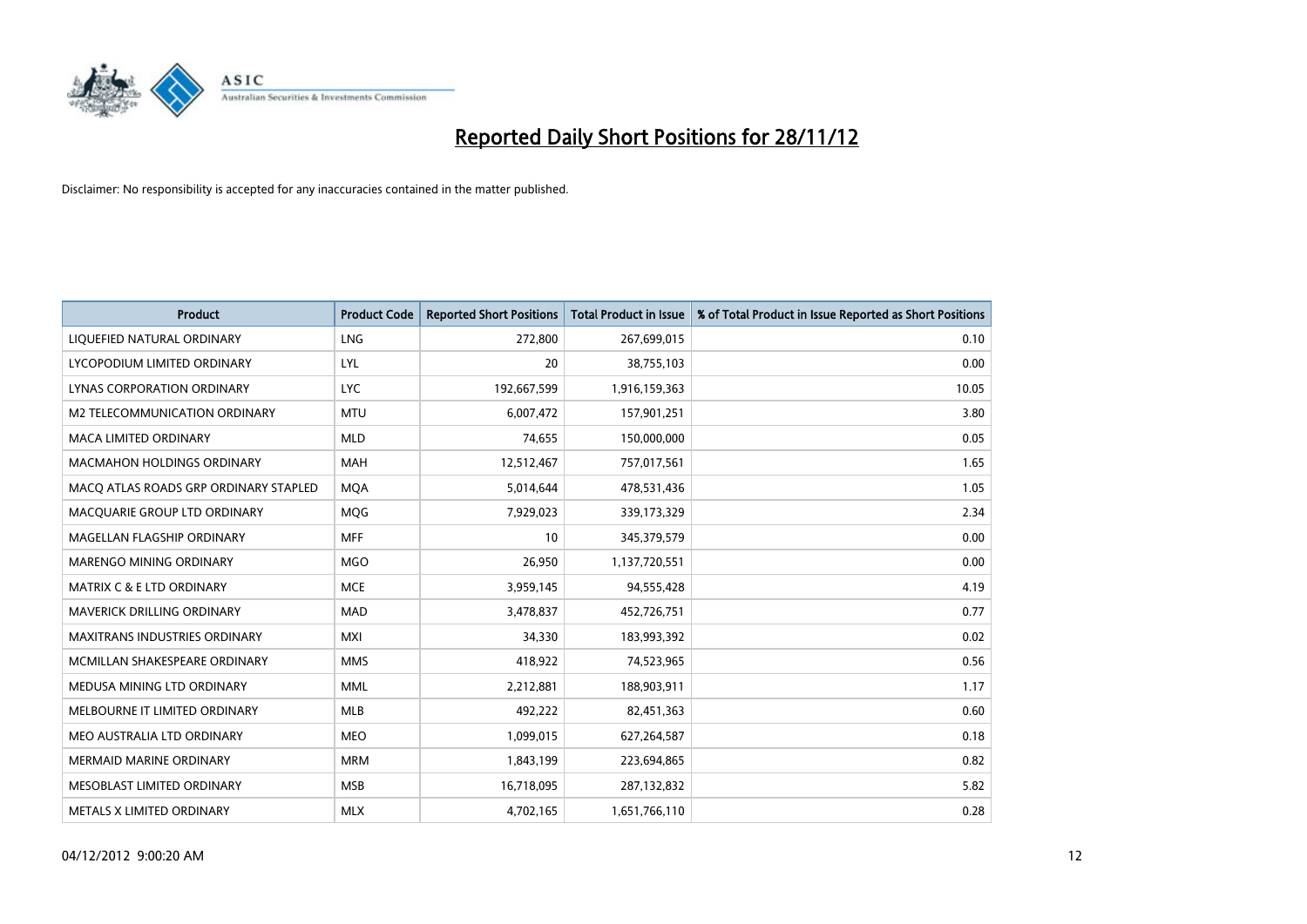

| <b>Product</b>                       | <b>Product Code</b> | <b>Reported Short Positions</b> | <b>Total Product in Issue</b> | % of Total Product in Issue Reported as Short Positions |
|--------------------------------------|---------------------|---------------------------------|-------------------------------|---------------------------------------------------------|
| METCASH LIMITED ORDINARY             | <b>MTS</b>          | 71,855,146                      | 880,704,786                   | 8.16                                                    |
| METGASCO LIMITED ORDINARY            | <b>MEL</b>          | 220                             | 445,158,802                   | 0.00                                                    |
| <b>METMINCO LIMITED ORDINARY</b>     | <b>MNC</b>          | 1,565,951                       | 1,749,541,573                 | 0.09                                                    |
| MICLYN EXP OFFSHR ORDINARY           | <b>MIO</b>          | 103,296                         | 278,639,188                   | 0.04                                                    |
| MILTON CORPORATION ORDINARY          | <b>MLT</b>          | 12,800                          | 121,625,655                   | 0.01                                                    |
| MINCOR RESOURCES NL ORDINARY         | <b>MCR</b>          | 2,291,802                       | 188,208,274                   | 1.22                                                    |
| MINEMAKERS LIMITED ORDINARY          | <b>MAK</b>          | 104,576                         | 233,504,006                   | 0.04                                                    |
| MINERAL DEPOSITS ORDINARY            | <b>MDL</b>          | 434,258                         | 83,538,786                    | 0.52                                                    |
| MINERAL RESOURCES. ORDINARY          | <b>MIN</b>          | 4,728,434                       | 185,333,269                   | 2.55                                                    |
| MIRABELA NICKEL LTD ORDINARY         | <b>MBN</b>          | 7,952,303                       | 876,582,736                   | 0.91                                                    |
| MIRVAC GROUP STAPLED SECURITIES      | <b>MGR</b>          | 5,428,876                       | 3,425,587,451                 | 0.16                                                    |
| <b>MOLOPO ENERGY LTD ORDINARY</b>    | <b>MPO</b>          | 1,613,495                       | 245,849,711                   | 0.66                                                    |
| <b>MONADELPHOUS GROUP ORDINARY</b>   | <b>MND</b>          | 6,116,293                       | 90,663,543                    | 6.75                                                    |
| MORTGAGE CHOICE LTD ORDINARY         | <b>MOC</b>          | 2,266,999                       | 123,431,282                   | 1.84                                                    |
| <b>MOUNT GIBSON IRON ORDINARY</b>    | <b>MGX</b>          | 8,078,576                       | 1,090,584,232                 | 0.74                                                    |
| MULTIPLEX SITES SITES                | <b>MXUPA</b>        | 457                             | 4,500,000                     | 0.01                                                    |
| <b>MURCHISON METALS LTD ORDINARY</b> | <b>MMX</b>          | 6,382,477                       | 450,427,346                   | 1.42                                                    |
| <b>MYER HOLDINGS LTD ORDINARY</b>    | <b>MYR</b>          | 88,503,601                      | 583,384,551                   | 15.17                                                   |
| <b>MYSTATE LIMITED ORDINARY</b>      | <b>MYS</b>          | 19,725                          | 87,117,374                    | 0.02                                                    |
| NATIONAL AUST. BANK ORDINARY         | <b>NAB</b>          | 26,751,745                      | 2,300,821,750                 | 1.16                                                    |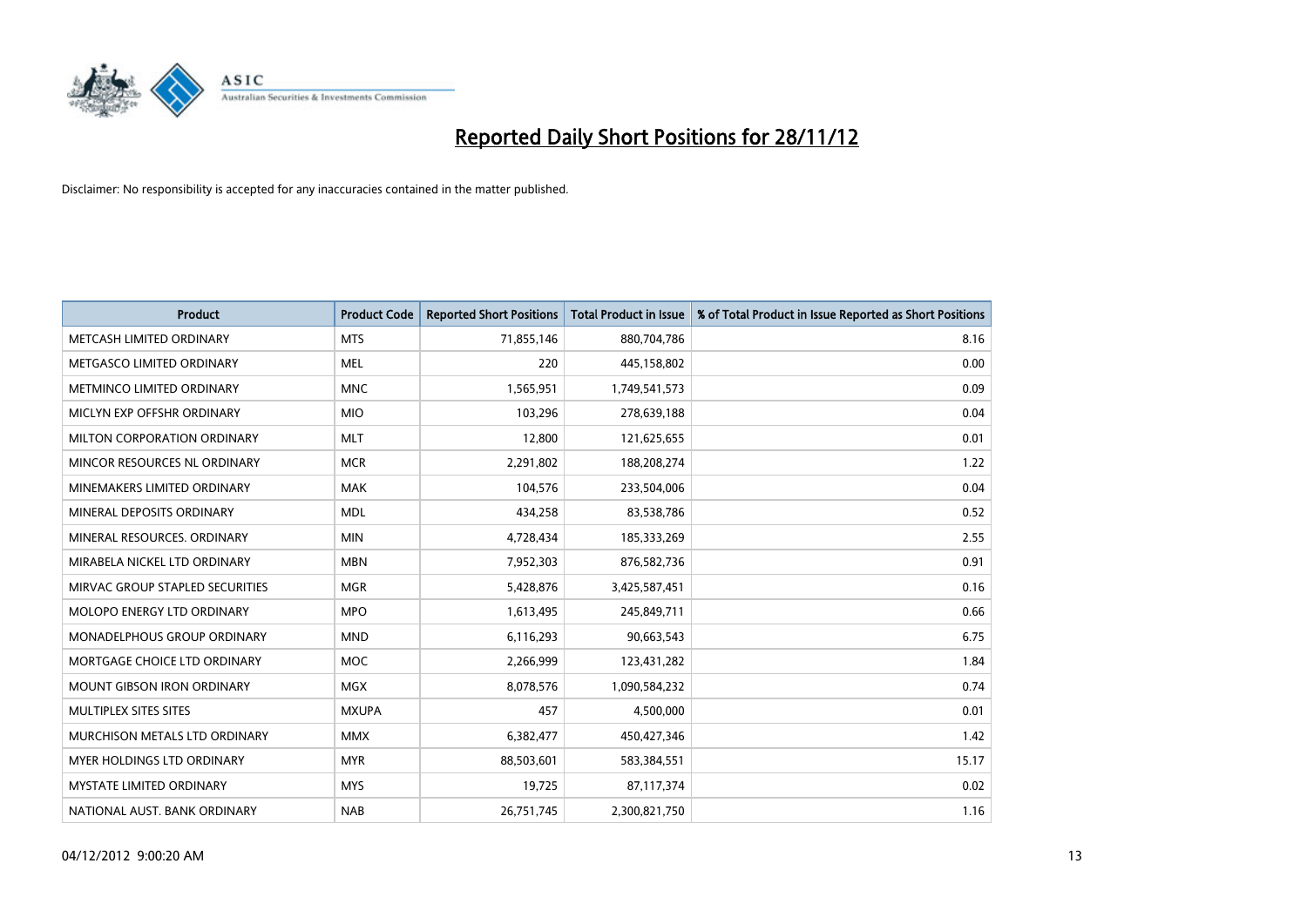

| <b>Product</b>                        | <b>Product Code</b> | <b>Reported Short Positions</b> | <b>Total Product in Issue</b> | % of Total Product in Issue Reported as Short Positions |
|---------------------------------------|---------------------|---------------------------------|-------------------------------|---------------------------------------------------------|
| NAVITAS LIMITED ORDINARY              | <b>NVT</b>          | 12,219,741                      | 375,367,918                   | 3.26                                                    |
| NEON ENERGY LIMITED ORDINARY          | <b>NEN</b>          | 1,387,947                       | 549,582,936                   | 0.25                                                    |
| NEPTUNE MARINE ORDINARY               | <b>NMS</b>          | 60                              | 1,798,580,030                 | 0.00                                                    |
| NEW HOPE CORPORATION ORDINARY         | <b>NHC</b>          | 2,734,150                       | 830,526,815                   | 0.33                                                    |
| NEWCREST MINING ORDINARY              | <b>NCM</b>          | 2,300,950                       | 765,906,839                   | 0.30                                                    |
| NEWS CORP A NON-VOTING CDI            | <b>NWSLV</b>        | 2,379,732                       | 1,539,143,560                 | 0.15                                                    |
| NEWS CORP B VOTING CDI                | <b>NWS</b>          | 1,135,556                       | 798,520,953                   | 0.14                                                    |
| NEWSAT LIMITED ORDINARY               | <b>NWT</b>          | 58,617                          | 233,052,157                   | 0.03                                                    |
| NEXTDC LIMITED ORDINARY               | <b>NXT</b>          | 2,890,638                       | 150,627,388                   | 1.92                                                    |
| NEXUS ENERGY LIMITED ORDINARY         | <b>NXS</b>          | 7,180,993                       | 1,329,821,159                 | 0.54                                                    |
| NIB HOLDINGS LIMITED ORDINARY         | <b>NHF</b>          | 8,318                           | 439,004,182                   | 0.00                                                    |
| NIDO PETROLEUM ORDINARY               | <b>NDO</b>          | 105,313                         | 1,390,829,818                 | 0.01                                                    |
| NOBLE MINERAL RES ORDINARY            | <b>NMG</b>          | 3,770,533                       | 660,147,952                   | 0.57                                                    |
| NORFOLK GROUP ORDINARY                | <b>NFK</b>          | 50                              | 158,890,730                   | 0.00                                                    |
| NORTHERN IRON LTD ORDINARY            | <b>NFE</b>          | 3,466,637                       | 493,067,453                   | 0.70                                                    |
| NORTHERN STAR ORDINARY                | <b>NST</b>          | 3,607,714                       | 423,968,168                   | 0.85                                                    |
| NRW HOLDINGS LIMITED ORDINARY         | <b>NWH</b>          | 5,869,615                       | 278,888,011                   | 2.10                                                    |
| NUFARM LIMITED ORDINARY               | <b>NUF</b>          | 6,038,655                       | 262,721,422                   | 2.30                                                    |
| OAKTON LIMITED ORDINARY               | <b>OKN</b>          | 50,000                          | 91,721,874                    | 0.05                                                    |
| OCEANAGOLD CORP. CHESS DEPOSITARY INT | <b>OGC</b>          | 490.416                         | 263,278,752                   | 0.19                                                    |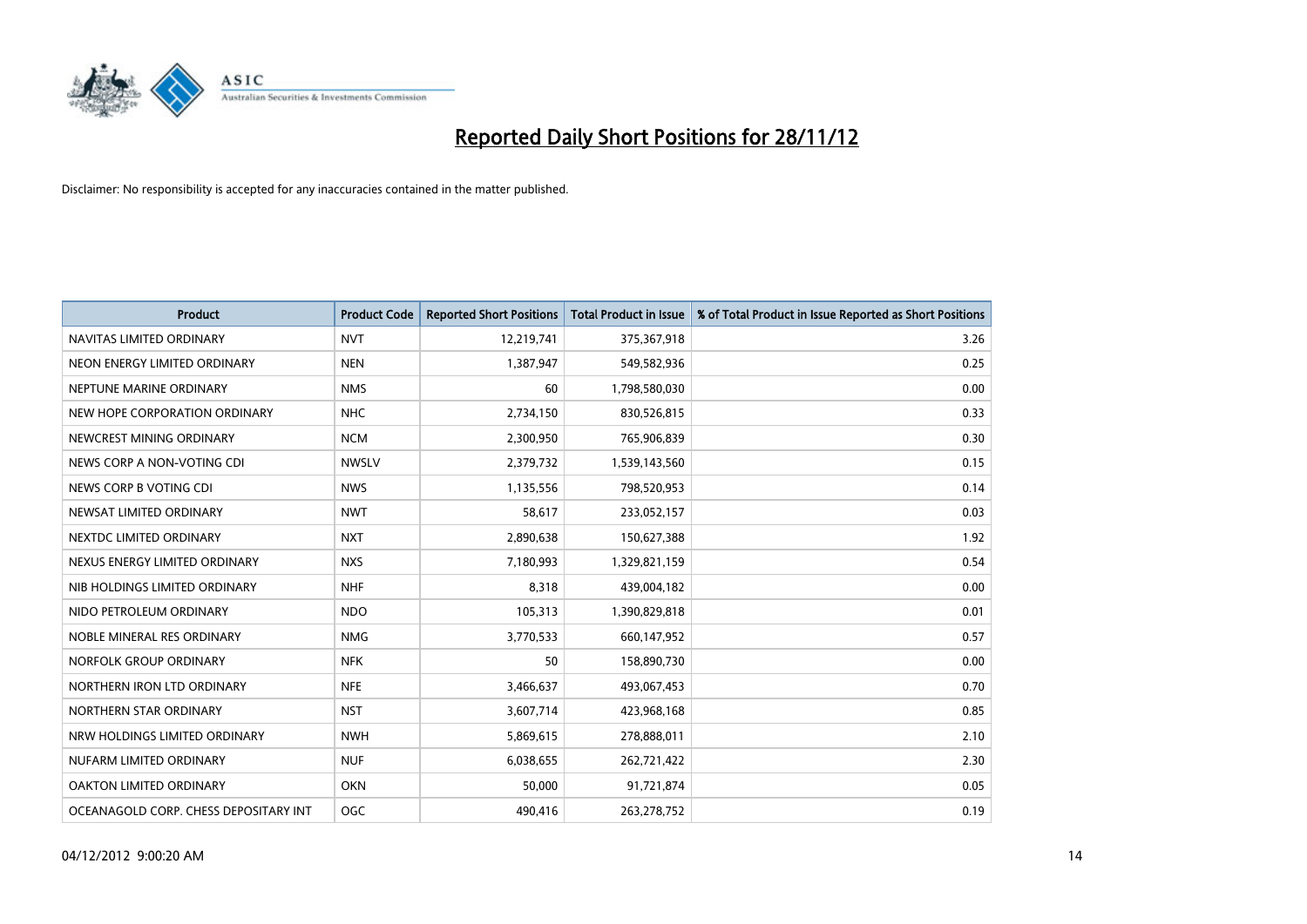

| <b>Product</b>                 | <b>Product Code</b> | <b>Reported Short Positions</b> | <b>Total Product in Issue</b> | % of Total Product in Issue Reported as Short Positions |
|--------------------------------|---------------------|---------------------------------|-------------------------------|---------------------------------------------------------|
| OIL SEARCH LTD ORDINARY        | OSH                 | 3,630,647                       | 1,334,756,742                 | 0.27                                                    |
| OM HOLDINGS LIMITED ORDINARY   | OMH                 | 4,062,041                       | 673,423,337                   | 0.60                                                    |
| ORICA LIMITED ORDINARY         | ORI                 | 2,873,448                       | 365,642,802                   | 0.79                                                    |
| ORIGIN ENERGY ORDINARY         | <b>ORG</b>          | 12,824,787                      | 1,093,636,528                 | 1.17                                                    |
| OROCOBRE LIMITED ORDINARY      | <b>ORE</b>          | 124,728                         | 115,547,970                   | 0.11                                                    |
| OROTONGROUP LIMITED ORDINARY   | ORL                 | 71,901                          | 40,880,902                    | 0.18                                                    |
| ORPHEUS ENERGY LTD ORDINARY    | <b>OEG</b>          | 67,200                          | 130,475,919                   | 0.05                                                    |
| OZ MINERALS ORDINARY           | OZL                 | 4,892,590                       | 303,470,022                   | 1.61                                                    |
| <b>PACIFIC BRANDS ORDINARY</b> | <b>PBG</b>          | 8,602,633                       | 912,915,695                   | 0.94                                                    |
| PALADIN ENERGY LTD ORDINARY    | <b>PDN</b>          | 70,302,507                      | 836,825,651                   | 8.40                                                    |
| PANAUST LIMITED ORDINARY       | <b>PNA</b>          | 2,735,556                       | 605,962,322                   | 0.45                                                    |
| PANCONTINENTAL OIL ORDINARY    | <b>PCL</b>          | 233,335                         | 1,150,994,096                 | 0.02                                                    |
| PANORAMIC RESOURCES ORDINARY   | PAN                 | 2,458,683                       | 255,681,195                   | 0.96                                                    |
| PAPERLINX LIMITED ORDINARY     | <b>PPX</b>          | 154,124                         | 609,280,761                   | 0.03                                                    |
| PAPILLON RES LTD ORDINARY      | PIR                 | 3,080,762                       | 261,863,044                   | 1.18                                                    |
| PATTIES FOODS LTD ORDINARY     | PFL                 | 100,000                         | 139,065,639                   | 0.07                                                    |
| PEET LIMITED ORDINARY          | <b>PPC</b>          | 3,817,683                       | 321,013,141                   | 1.19                                                    |
| PERILYA LIMITED ORDINARY       | PEM                 | 514                             | 769,316,426                   | 0.00                                                    |
| PERPETUAL LIMITED ORDINARY     | <b>PPT</b>          | 2,104,913                       | 41,980,678                    | 5.01                                                    |
| PERSEUS MINING LTD ORDINARY    | PRU                 | 9,608,857                       | 457,962,088                   | 2.10                                                    |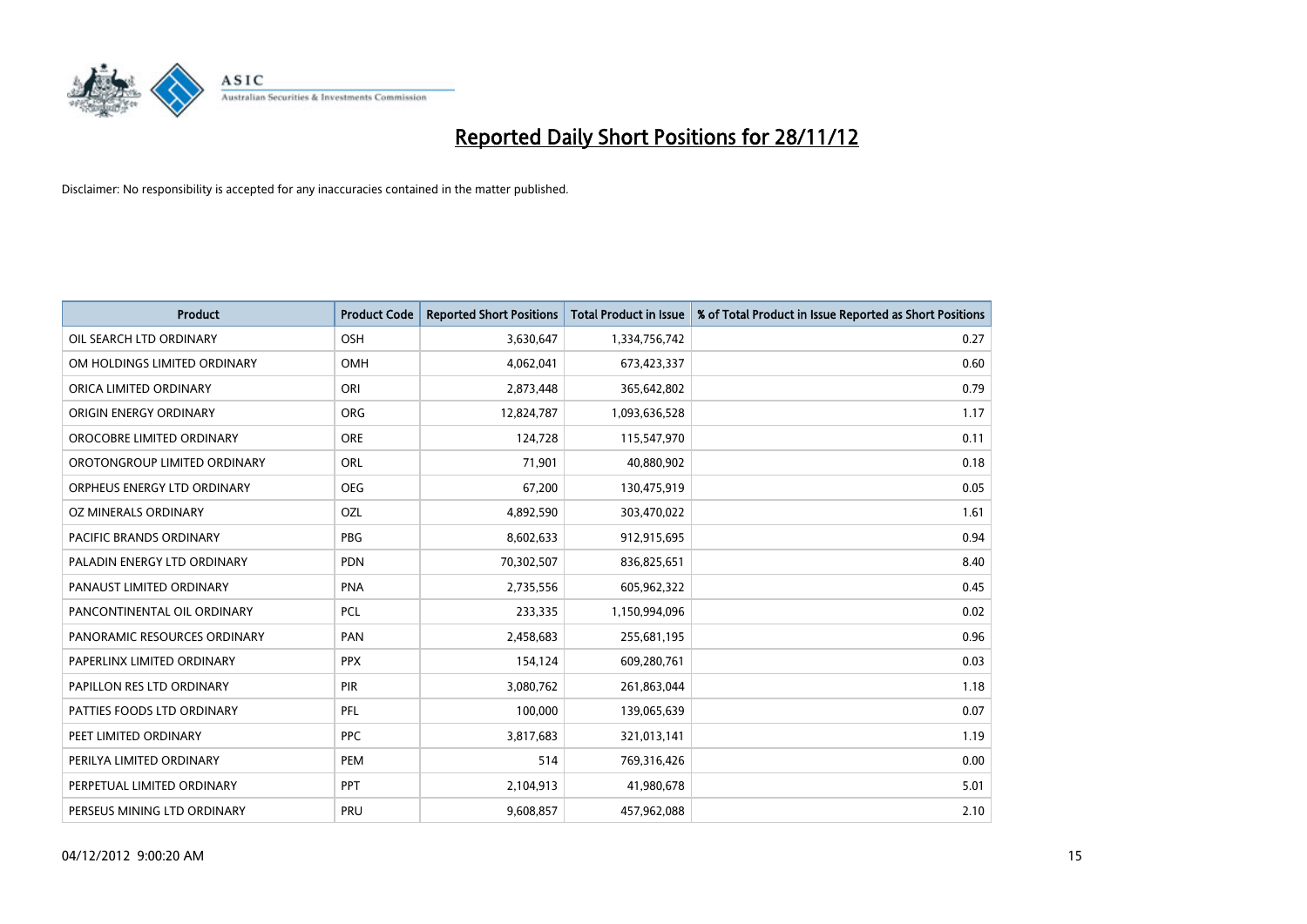

| <b>Product</b>                      | <b>Product Code</b> | <b>Reported Short Positions</b> | <b>Total Product in Issue</b> | % of Total Product in Issue Reported as Short Positions |
|-------------------------------------|---------------------|---------------------------------|-------------------------------|---------------------------------------------------------|
| PHARMAXIS LTD ORDINARY              | <b>PXS</b>          | 7,376,154                       | 308,543,389                   | 2.39                                                    |
| PLATINUM ASSET ORDINARY             | <b>PTM</b>          | 13,189,329                      | 561,347,878                   | 2.35                                                    |
| PLATINUM AUSTRALIA ORDINARY         | <b>PLA</b>          | 836,127                         | 504,968,043                   | 0.17                                                    |
| PMI GOLD CORP CDI 1:1               | <b>PVM</b>          | 70,272                          | 79,078,033                    | 0.09                                                    |
| PMP LIMITED ORDINARY                | <b>PMP</b>          | 185,134                         | 323,781,124                   | 0.06                                                    |
| PREMIER INVESTMENTS ORDINARY        | <b>PMV</b>          | 1,001,195                       | 155,260,478                   | 0.64                                                    |
| PRIMA BIOMED LTD ORDINARY           | <b>PRR</b>          | 6,288,810                       | 1,066,063,388                 | 0.59                                                    |
| PRIMARY HEALTH CARE ORDINARY        | <b>PRY</b>          | 27,235,847                      | 502,983,554                   | 5.41                                                    |
| PRIMEAG AUSTRALIA ORDINARY          | PAG                 |                                 | 266,394,444                   | 0.00                                                    |
| PROGRAMMED ORDINARY                 | <b>PRG</b>          | 260,557                         | 118,177,001                   | 0.22                                                    |
| <b>QANTAS AIRWAYS ORDINARY</b>      | QAN                 | 13,246,856                      | 2,265,123,620                 | 0.58                                                    |
| <b>OBE INSURANCE GROUP ORDINARY</b> | <b>OBE</b>          | 57,181,094                      | 1,196,747,582                 | 4.78                                                    |
| OR NATIONAL LIMITED ORDINARY        | <b>ORN</b>          | 13,020,275                      | 2,425,468,941                 | 0.54                                                    |
| ORXPHARMA LTD ORDINARY              | <b>QRX</b>          | 130,762                         | 144,577,206                   | 0.09                                                    |
| QUBE HOLDINGS LTD ORDINARY          | <b>QUB</b>          | 13,321,017                      | 926,489,845                   | 1.44                                                    |
| RAMELIUS RESOURCES ORDINARY         | <b>RMS</b>          | 5,889,336                       | 336,256,949                   | 1.75                                                    |
| RAMSAY HEALTH CARE ORDINARY         | <b>RHC</b>          | 2,609,408                       | 202,081,252                   | 1.29                                                    |
| <b>RCR TOMLINSON ORDINARY</b>       | <b>RCR</b>          | 224,745                         | 132,406,265                   | 0.17                                                    |
| <b>REA GROUP ORDINARY</b>           | <b>REA</b>          | 15,000                          | 131,714,699                   | 0.01                                                    |
| RECKON LIMITED ORDINARY             | <b>RKN</b>          | 451,000                         | 129,488,015                   | 0.35                                                    |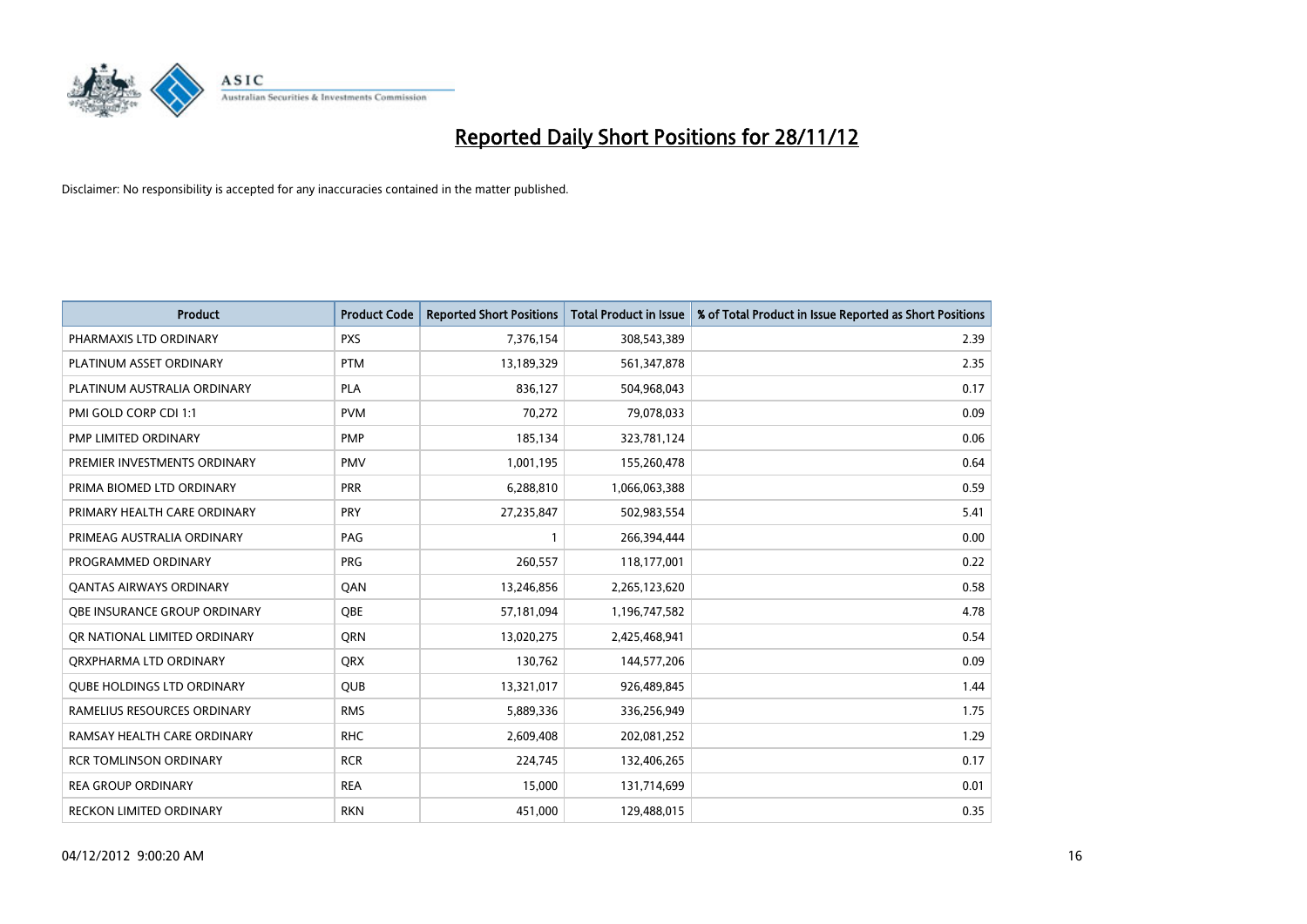

| <b>Product</b>                      | <b>Product Code</b> | <b>Reported Short Positions</b> | <b>Total Product in Issue</b> | % of Total Product in Issue Reported as Short Positions |
|-------------------------------------|---------------------|---------------------------------|-------------------------------|---------------------------------------------------------|
| <b>RED 5 LIMITED ORDINARY</b>       | <b>RED</b>          | 737,276                         | 135,488,008                   | 0.54                                                    |
| <b>RED FORK ENERGY ORDINARY</b>     | <b>RFE</b>          | 2,311,368                       | 384,951,719                   | 0.60                                                    |
| REDBANK ENERGY LTD ORDINARY         | AEJ                 | 13                              | 786,287                       | 0.00                                                    |
| REDFLEX HOLDINGS ORDINARY           | <b>RDF</b>          | 227,798                         | 110,762,310                   | 0.21                                                    |
| REECE AUSTRALIA LTD. ORDINARY       | <b>REH</b>          | 10,479                          | 99,600,000                    | 0.01                                                    |
| <b>REGIS RESOURCES ORDINARY</b>     | <b>RRL</b>          | 1,850,661                       | 473,859,647                   | 0.39                                                    |
| RESMED INC CDI 10:1                 | <b>RMD</b>          | 3,117,997                       | 1,556,242,300                 | 0.20                                                    |
| RESOLUTE MINING ORDINARY            | <b>RSG</b>          | 2,685,013                       | 642,996,890                   | 0.42                                                    |
| <b>RESOURCE GENERATION ORDINARY</b> | <b>RES</b>          | 173                             | 262,895,652                   | 0.00                                                    |
| RETAIL FOOD GROUP ORDINARY          | <b>RFG</b>          | 152,308                         | 127,696,060                   | 0.12                                                    |
| REVERSE CORP LIMITED ORDINARY       | <b>REF</b>          | 100                             | 92,382,175                    | 0.00                                                    |
| REX MINERALS LIMITED ORDINARY       | <b>RXM</b>          | 2,135,307                       | 188,907,284                   | 1.13                                                    |
| RHG LIMITED ORDINARY                | <b>RHG</b>          | 296,203                         | 308,483,177                   | 0.10                                                    |
| RIALTO ENERGY ORDINARY              | <b>RIA</b>          | 41                              | 672,259,992                   | 0.00                                                    |
| <b>RIDLEY CORPORATION ORDINARY</b>  | <b>RIC</b>          | 4.944                           | 307,817,071                   | 0.00                                                    |
| RIO TINTO LIMITED ORDINARY          | <b>RIO</b>          | 10,300,504                      | 435,758,720                   | 2.36                                                    |
| ROC OIL COMPANY ORDINARY            | <b>ROC</b>          | 1,235,994                       | 683,235,552                   | 0.18                                                    |
| RURALCO HOLDINGS ORDINARY           | <b>RHL</b>          | 12,000                          | 55,019,284                    | 0.02                                                    |
| SAI GLOBAL LIMITED ORDINARY         | SAI                 | 6,923,837                       | 206,730,256                   | 3.35                                                    |
| SALMAT LIMITED ORDINARY             | <b>SLM</b>          | 647,080                         | 159,812,799                   | 0.40                                                    |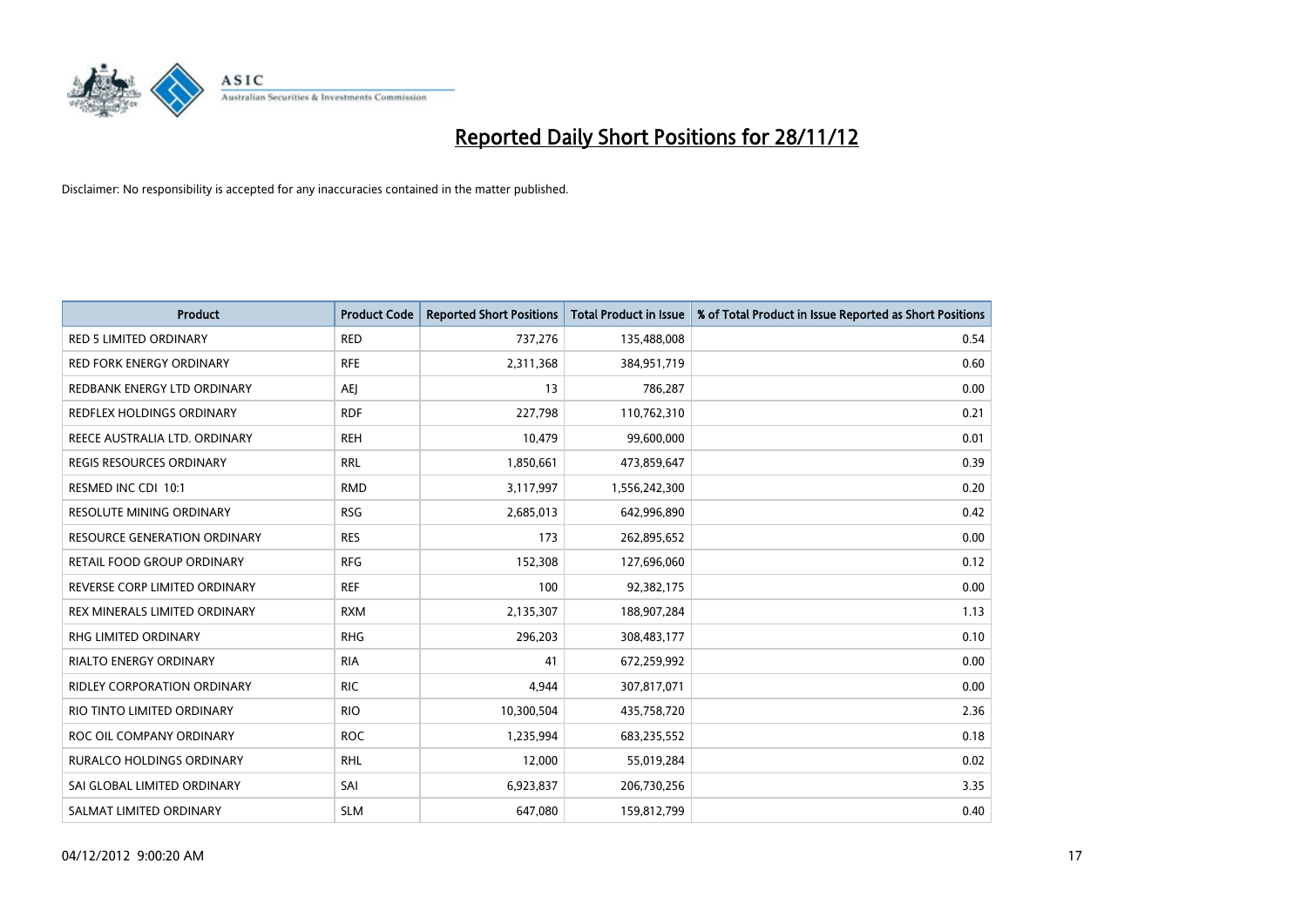

| <b>Product</b>                           | <b>Product Code</b> | <b>Reported Short Positions</b> | <b>Total Product in Issue</b> | % of Total Product in Issue Reported as Short Positions |
|------------------------------------------|---------------------|---------------------------------|-------------------------------|---------------------------------------------------------|
| SAMSON OIL & GAS LTD ORDINARY            | SSN                 | 4,618,000                       | 1,828,978,491                 | 0.25                                                    |
| SANDFIRE RESOURCES ORDINARY              | <b>SFR</b>          | 2,409,872                       | 152,724,301                   | 1.58                                                    |
| <b>SANTOS LTD ORDINARY</b>               | <b>STO</b>          | 3,921,425                       | 958,847,917                   | 0.41                                                    |
| SARACEN MINERAL ORDINARY                 | <b>SAR</b>          | 6,423,918                       | 595,032,306                   | 1.08                                                    |
| SCA PROPERTY GROUP DEFERRED SETTLEMENT   | <b>SCP</b>          | 2,956,745                       | 586,000,000                   | 0.50                                                    |
| SEDGMAN LIMITED ORDINARY                 | <b>SDM</b>          | 484,437                         | 217,623,797                   | 0.22                                                    |
| SEEK LIMITED ORDINARY                    | <b>SEK</b>          | 13,152,040                      | 337,101,307                   | 3.90                                                    |
| SENEX ENERGY LIMITED ORDINARY            | <b>SXY</b>          | 2,754,411                       | 1,140,134,837                 | 0.24                                                    |
| SERVICE STREAM ORDINARY                  | <b>SSM</b>          | 400                             | 283,418,867                   | 0.00                                                    |
| SEVEN GROUP HOLDINGS ORDINARY            | <b>SVW</b>          | 2,904,984                       | 307,410,281                   | 0.94                                                    |
| SEVEN WEST MEDIA LTD ORDINARY            | <b>SWM</b>          | 19,690,256                      | 999,160,872                   | 1.97                                                    |
| SIGMA PHARMACEUTICAL ORDINARY            | <b>SIP</b>          | 7,155,107                       | 1,178,522,899                 | 0.61                                                    |
| SILEX SYSTEMS ORDINARY                   | <b>SLX</b>          | 917,787                         | 170,228,676                   | 0.54                                                    |
| SILVER LAKE RESOURCE ORDINARY            | <b>SLR</b>          | 17,792,470                      | 225,493,476                   | 7.89                                                    |
| SIMS METAL MGMT LTD ORDINARY             | SGM                 | 7,401,140                       | 204,269,939                   | 3.62                                                    |
| SINGAPORE TELECOMM. CHESS DEPOSITARY INT | <b>SGT</b>          | 7,077,642                       | 155,402,627                   | 4.55                                                    |
| SIRIUS RESOURCES NL ORDINARY             | <b>SIR</b>          | 178,539                         | 191,749,586                   | 0.09                                                    |
| SIRTEX MEDICAL ORDINARY                  | <b>SRX</b>          | 105,447                         | 55,768,136                    | 0.19                                                    |
| SKILLED GROUP LTD ORDINARY               | <b>SKE</b>          | 2,913,693                       | 233,487,276                   | 1.25                                                    |
| SKY NETWORK ORDINARY                     | <b>SKT</b>          | 880,001                         | 389,139,785                   | 0.23                                                    |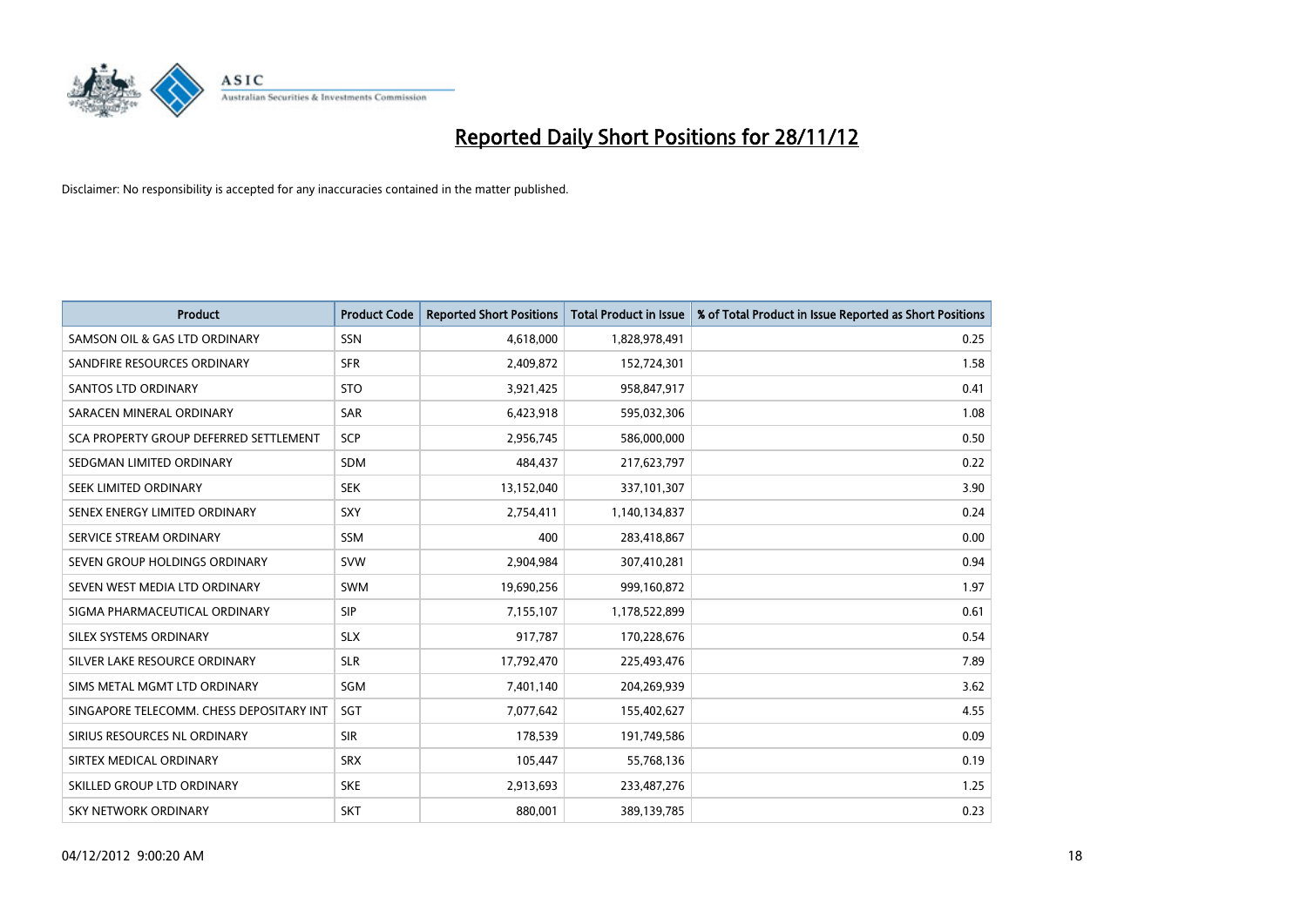

| <b>Product</b>                           | <b>Product Code</b> | <b>Reported Short Positions</b> | <b>Total Product in Issue</b> | % of Total Product in Issue Reported as Short Positions |
|------------------------------------------|---------------------|---------------------------------|-------------------------------|---------------------------------------------------------|
| SMS MANAGEMENT, ORDINARY                 | <b>SMX</b>          | 1,305,432                       | 69,378,477                    | 1.88                                                    |
| SONIC HEALTHCARE ORDINARY                | <b>SHL</b>          | 4,870,381                       | 395,568,681                   | 1.23                                                    |
| SOUL PATTINSON (W.H) ORDINARY            | SOL                 | 40.970                          | 239,395,320                   | 0.02                                                    |
| SOUTH BOULDER MINES ORDINARY             | <b>STB</b>          | 136,195                         | 126,782,826                   | 0.11                                                    |
| SP AUSNET STAPLED SECURITIES             | <b>SPN</b>          | 7,049,474                       | 3,339,620,165                 | 0.21                                                    |
| SPARK INFRASTRUCTURE STAPLED NOTE & UNIT | SKI                 | 38,663,397                      | 1,326,734,264                 | 2.91                                                    |
| SPDR 200 FUND ETF UNITS                  | <b>STW</b>          | 16,537                          | 49,059,567                    | 0.03                                                    |
| SPECIALTY FASHION ORDINARY               | <b>SFH</b>          | 2,783,567                       | 192,236,121                   | 1.45                                                    |
| ST BARBARA LIMITED ORDINARY              | <b>SBM</b>          | 3,861,968                       | 488,074,077                   | 0.79                                                    |
| STANMORE COAL LTD ORDINARY               | <b>SMR</b>          | 132,870                         | 206,227,090                   | 0.06                                                    |
| STARPHARMA HOLDINGS ORDINARY             | SPL                 | 5,993,823                       | 283,640,060                   | 2.11                                                    |
| STHN CROSS MEDIA ORDINARY                | <b>SXL</b>          | 21,441,308                      | 704,858,524                   | 3.04                                                    |
| STOCKLAND UNITS/ORD STAPLED              | SGP                 | 15,975,542                      | 2,202,657,963                 | 0.73                                                    |
| STRAITS RES LTD. ORDINARY                | SRO                 | 640,600                         | 1,164,150,159                 | 0.06                                                    |
| <b>STW COMMUNICATIONS ORDINARY</b>       | SGN                 | 75,604                          | 396,818,970                   | 0.02                                                    |
| SUNCORP GROUP LTD ORDINARY               | <b>SUN</b>          | 7,767,639                       | 1,286,600,980                 | 0.60                                                    |
| SUNDANCE ENERGY ORDINARY                 | <b>SEA</b>          | 2,779,905                       | 277,098,474                   | 1.00                                                    |
| SUNDANCE RESOURCES ORDINARY              | <b>SDL</b>          | 10,841,510                      | 3,052,227,034                 | 0.36                                                    |
| SUNLAND GROUP LTD ORDINARY               | <b>SDG</b>          | 118,391                         | 191,238,877                   | 0.06                                                    |
| SUPER RET REP LTD ORDINARY               | <b>SUL</b>          | 664,301                         | 196,382,811                   | 0.34                                                    |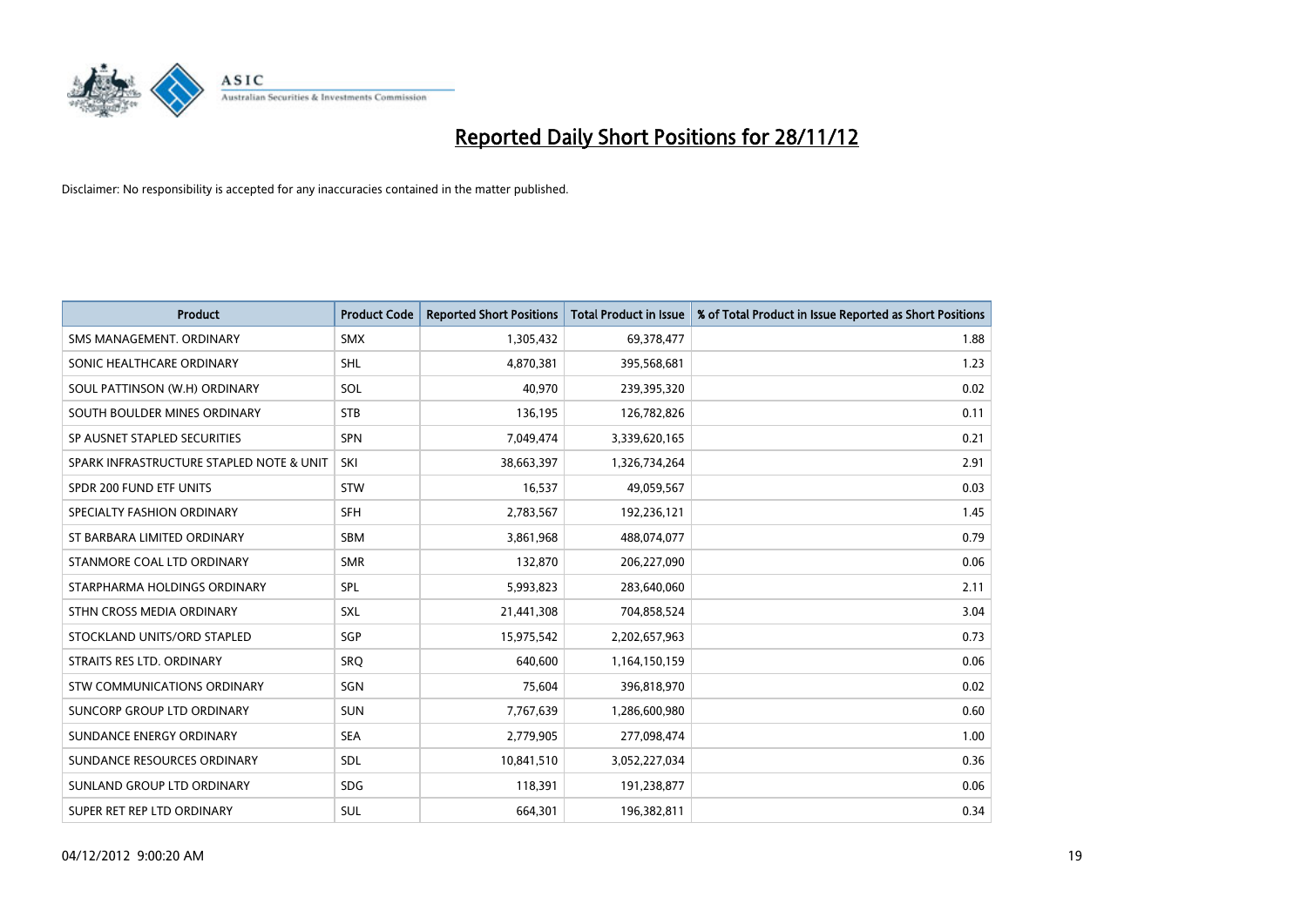

| <b>Product</b>                   | <b>Product Code</b> | <b>Reported Short Positions</b> | <b>Total Product in Issue</b> | % of Total Product in Issue Reported as Short Positions |
|----------------------------------|---------------------|---------------------------------|-------------------------------|---------------------------------------------------------|
| SYD AIRPORT STAPLED US PROHIBIT. | <b>SYD</b>          | 13,731,572                      | 1,861,210,782                 | 0.74                                                    |
| SYRAH RESOURCES ORDINARY         | <b>SYR</b>          | 18,555                          | 133,869,590                   | 0.01                                                    |
| TABCORP HOLDINGS LTD ORDINARY    | <b>TAH</b>          | 13,893,570                      | 734,015,737                   | 1.89                                                    |
| TANAMI GOLD NL ORDINARY          | <b>TAM</b>          | 533,304                         | 261,132,677                   | 0.20                                                    |
| TAP OIL LIMITED ORDINARY         | <b>TAP</b>          | 454,597                         | 241,295,311                   | 0.19                                                    |
| TASSAL GROUP LIMITED ORDINARY    | <b>TGR</b>          | 104,056                         | 146,304,404                   | 0.07                                                    |
| TATTS GROUP LTD ORDINARY         | <b>TTS</b>          | 3,647,216                       | 1,385,200,190                 | 0.26                                                    |
| TECHNOLOGY ONE ORDINARY          | <b>TNE</b>          | 160                             | 305,380,455                   | 0.00                                                    |
| TELECOM CORPORATION ORDINARY     | <b>TEL</b>          | 14,220,205                      | 1,857,548,099                 | 0.77                                                    |
| TELSTRA CORPORATION, ORDINARY    | <b>TLS</b>          | 29,477,643                      | 12,443,074,357                | 0.24                                                    |
| TEN NETWORK HOLDINGS ORDINARY    | <b>TEN</b>          | 100,624,107                     | 1,437,204,873                 | 7.00                                                    |
| TERANGA GOLD CORP CDI 1:1        | <b>TGZ</b>          | 97,064                          | 163,612,019                   | 0.06                                                    |
| TEXON PETROLEUM LTD ORDINARY     | <b>TXN</b>          | 60,615                          | 245,039,848                   | 0.02                                                    |
| TFS CORPORATION LTD ORDINARY     | <b>TFC</b>          |                                 | 279,621,829                   | 0.00                                                    |
| THE REJECT SHOP ORDINARY         | <b>TRS</b>          | 2,672,694                       | 26,092,220                    | 10.24                                                   |
| THORN GROUP LIMITED ORDINARY     | <b>TGA</b>          | 147,924                         | 146,374,703                   | 0.10                                                    |
| TIGER RESOURCES ORDINARY         | <b>TGS</b>          | 2,466,235                       | 673,470,269                   | 0.37                                                    |
| TOLL HOLDINGS LTD ORDINARY       | <b>TOL</b>          | 30,768,962                      | 717,133,875                   | 4.29                                                    |
| TOX FREE SOLUTIONS ORDINARY      | <b>TOX</b>          | 507,188                         | 115,989,858                   | 0.44                                                    |
| TPG TELECOM LIMITED ORDINARY     | <b>TPM</b>          | 999,029                         | 793,808,141                   | 0.13                                                    |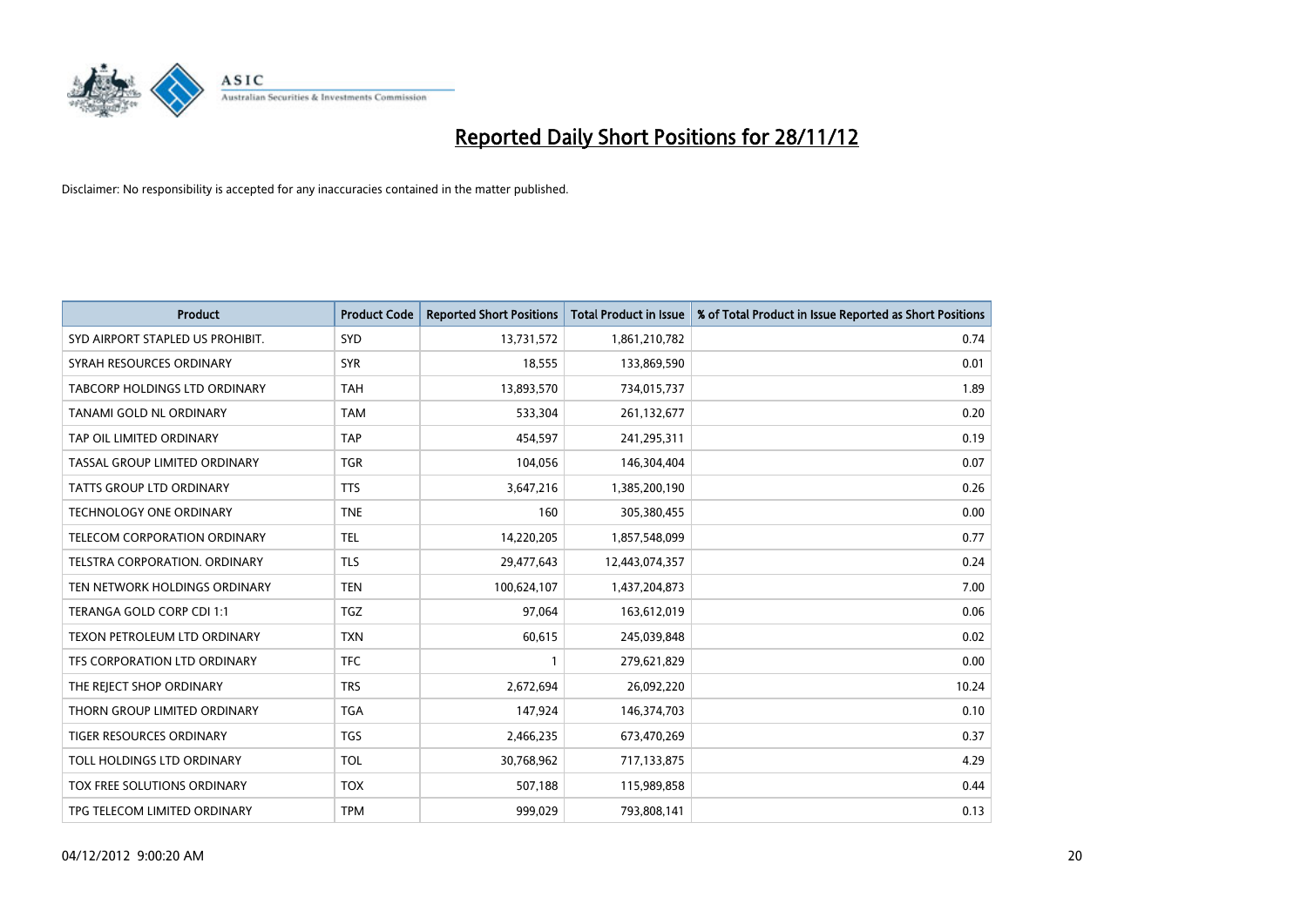

| <b>Product</b>                         | <b>Product Code</b> | <b>Reported Short Positions</b> | <b>Total Product in Issue</b> | % of Total Product in Issue Reported as Short Positions |
|----------------------------------------|---------------------|---------------------------------|-------------------------------|---------------------------------------------------------|
| <b>TRADE ME GROUP ORDINARY</b>         | <b>TME</b>          | 198,495                         | 396,017,568                   | 0.05                                                    |
| TRANSFIELD SERVICES ORDINARY           | <b>TSE</b>          | 7,858,217                       | 512,457,716                   | 1.53                                                    |
| TRANSPACIFIC INDUST, ORDINARY          | <b>TPI</b>          | 3,358,747                       | 1,578,556,067                 | 0.21                                                    |
| TRANSURBAN GROUP TRIPLE STAPLED SEC.   | <b>TCL</b>          | 6,895,980                       | 1,461,665,097                 | 0.47                                                    |
| TREASURY WINE ESTATE ORDINARY          | <b>TWE</b>          | 14,047,035                      | 647,227,144                   | 2.17                                                    |
| TROY RESOURCES LTD ORDINARY            | <b>TRY</b>          | 12,360                          | 91,318,649                    | 0.01                                                    |
| UGL LIMITED ORDINARY                   | UGL                 | 7,621,394                       | 166,315,038                   | 4.58                                                    |
| UXC LIMITED ORDINARY                   | <b>UXC</b>          | 1,341,019                       | 308,056,885                   | 0.44                                                    |
| <b>VENTURE MINERALS ORDINARY</b>       | <b>VMS</b>          | 331,274                         | 287,320,170                   | 0.12                                                    |
| <b>VIRGIN AUS HLDG LTD ORDINARY</b>    | <b>VAH</b>          | 37,523,469                      | 2,455,775,111                 | 1.53                                                    |
| VITERRA INC CDI 1:1                    | <b>VTA</b>          | 10                              | 68,629,939                    | 0.00                                                    |
| <b>VOCUS COMMS LTD ORDINARY</b>        | <b>VOC</b>          | 74,855                          | 77,111,341                    | 0.10                                                    |
| WATPAC LIMITED ORDINARY                | <b>WTP</b>          | 8,701                           | 184,332,526                   | 0.00                                                    |
| <b>WDS LIMITED ORDINARY</b>            | <b>WDS</b>          | 7                               | 144,740,614                   | 0.00                                                    |
| <b>WEBJET LIMITED ORDINARY</b>         | <b>WEB</b>          | 469,266                         | 71,065,929                    | 0.66                                                    |
| WESFARMERS LIMITED ORDINARY            | <b>WES</b>          | 26,770,685                      | 1,006,587,637                 | 2.66                                                    |
| WESFARMERS LIMITED PARTIALLY PROTECTED | <b>WESN</b>         | 1,163,958                       | 150,551,173                   | 0.77                                                    |
| WESTERN AREAS NL ORDINARY              | <b>WSA</b>          | 12,569,421                      | 179,735,899                   | 6.99                                                    |
| WESTERN DESERT RES. ORDINARY           | <b>WDR</b>          | 88,338                          | 338,723,537                   | 0.03                                                    |
| WESTFIELD GROUP ORD/UNIT STAPLED SEC   | <b>WDC</b>          | 4,167,906                       | 2,249,809,558                 | 0.19                                                    |